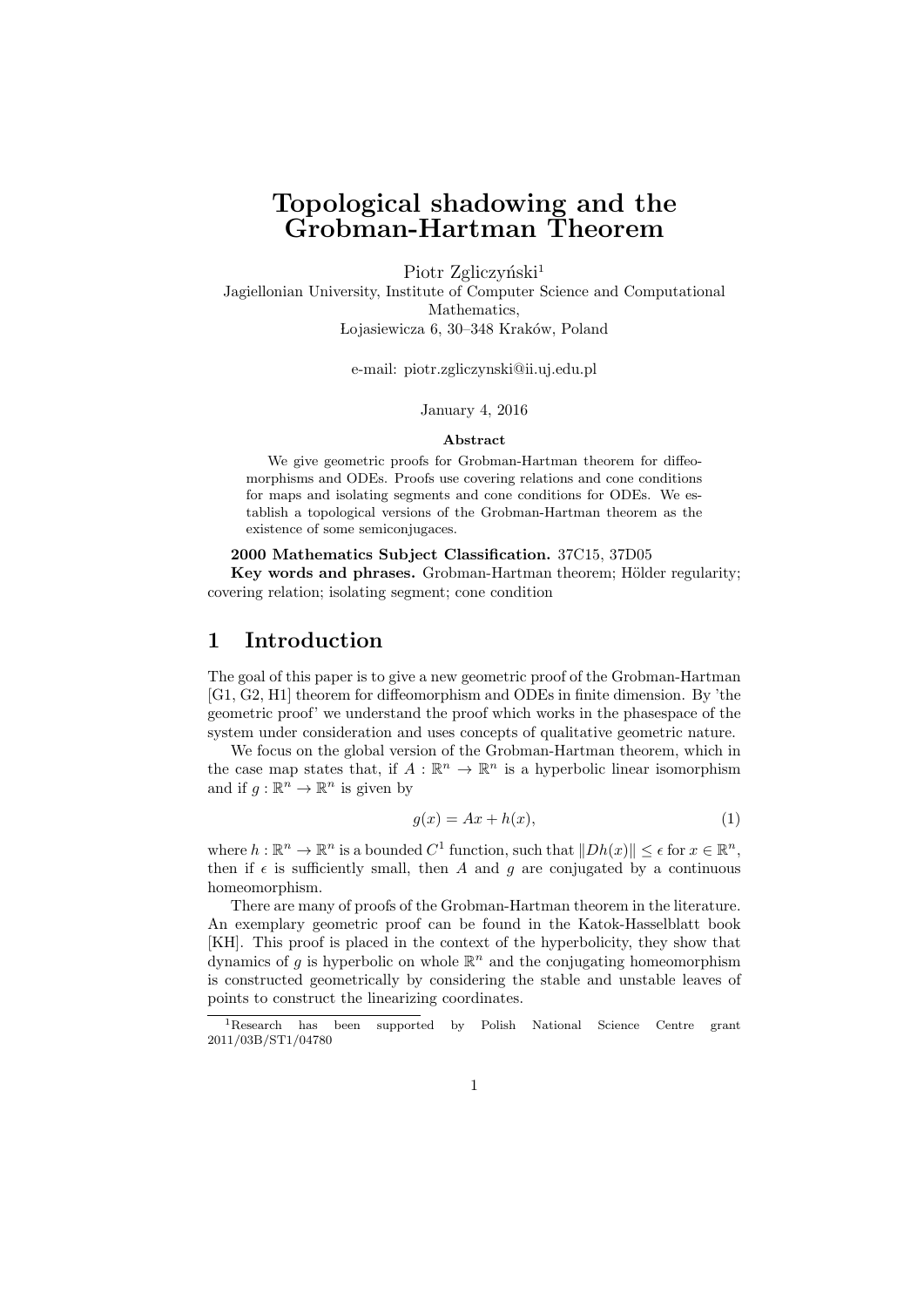The other family of proofs of the Grobman-Hartman theorem uses tools from the functional analysis. The standard functional analysis proof [Pa, Pu, BV], which is now a textbook proof (see for example [A, C99, PdM, Ze]), it studies the conjugacy problem in some abstract Banach space of maps. The original proof by P. Hartman [H1, H2, H3] also belongs to this, but it lacks the simplicity of the contemporary approach, because to solve the conjugacy problem Hartman required first to introduce new coordinates which straighten the invariant manifolds of the hyperbolic fixed point. The standard functional analysis proof, whose idea apparently comes from paper by Moser [M](see also [Pa, Pu]), in a current form is a straightforward application of the Banach contraction principle. The whole effort is to chose the correct Banach space and a contraction, whose fixed point will give us the conjugacy.

In this paper we would like to give a new geometric proof the global version of the Grobman-Hartman theorem (Theorem 1). The geometric idea behind our approach can be seen a shadowing of  $\delta$ -pseudo orbit, with  $\delta$  not small. This is accomplished using covering relations and the cone condition [ZGi, ZCC] in case of diffeomorphisms and for ODEs the notion of the isolating segment [S1, S2, S3, SW, WZ] and the cone conditions has been used. Compared to the geometric proof in [KH] we stress more the topological aspects. As the byproduct of our approach we obtain two topological variants of the Grobman-Hartman theorem

- *•* if we drop the assumption that *∥Dh∥* is small, but we demand instead that  $q$  is homeomorphism, then we show that there exists a semiconjugacy between *A* and *g*, see Theorem 2 for the precise statement,
- *•* if we drop the assumption that *∥Dh∥* is small, then we show that there exists a semiconjugacy between *A* restricted to the unstable subspace and *g*, see Theorem 3 for the precise statement,

Let us comment about the relation between our proofs of the theorem for maps and for ODEs. The standard approach would be to derive the ODE case from the map case, by considering the time shift by one time unit and then arguing that we can obtain from it the conjugacy for all times (see [H1, Pa, Pu, PdM]). Here, we provide the proof for ODEs which is independent from the map case in order to illustrate the power of the concept the isolating segment with the aim to obtain a clean ODE-type proof. For an another clean ODE-type proof using the functional analysis type arguments see [CS].

Regarding the regularity of the conjugating homeomorphism in the global Grobman-Hartman theorem there is a nice argument of geometric nature in Katok-Hasselblatt book [KH] that shows that this conjugacy between has to be Hölder. However no effort is made there to estimate the Hölder exponent. Using our shadowing ideas we estimate this exponent. We obtain the same estimate for the Hölder exponent as in the work by Barreira and Valls [BV], Belitskii [B], Belitskii and Rayskin [BR] which apparently are the best results in this directions (see [BV] and references given there). In these papers the functional analysis type of reasoning was used and results are valid also in the Banach space.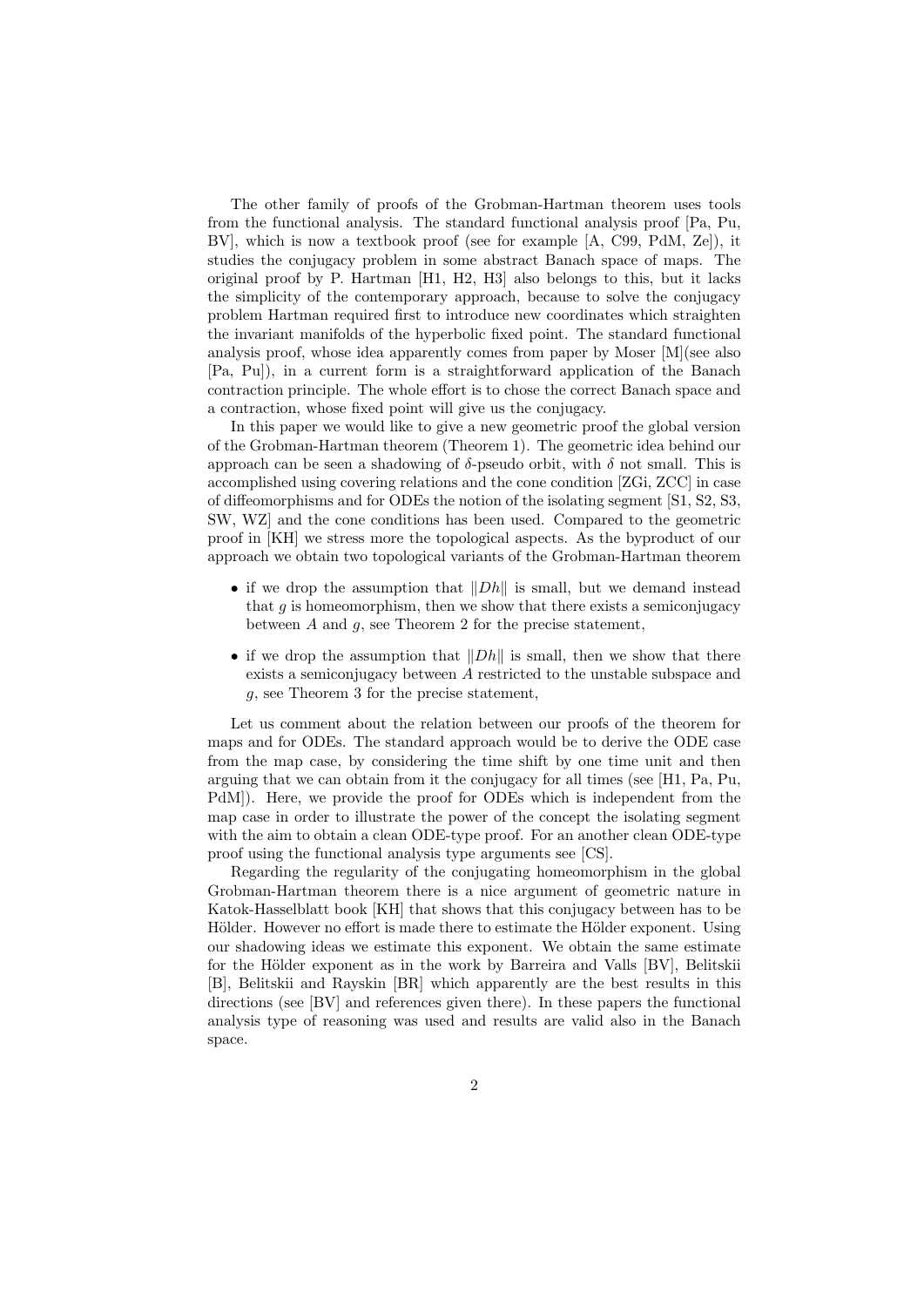The organization of this paper can be described as follows. Section 2 contains the geometric proof of the global version of the Grobman-Hartman theorem. In Section 3 we show the Hölder regularity of the conjugacy in the Grobman-Hartman theorem.

Section 4 contains a geometric proof of the Grobman-Hartman theorem for flows, which is independent from the proof for maps.

At the end of this paper we included two appendices, which contains relevant definitions and theorems about the covering relations and the isolating segments.

## **1.1 Notation**

If  $A \in \mathbb{R}^{d_1 \times d_2}$  is a matrix, then by  $A^t$  we will denote its transpose. By  $B(x, r)$ we will denote the open ball centered at *x* and radius *r*. For maps depending on some parameters  $h: P \times X \to X$  by  $h_p: X \to X$  we will denote the map  $h_p(x) = h(p, x)$ .

In this note we will work in  $\mathbb{R}^n = \mathbb{R}^u \times \mathbb{R}^s$ . According to this decomposition we will often represent points  $z \in \mathbb{R}^n$  as  $z = (x, y)$ , where  $x \in \mathbb{R}^u$  and  $y \in \mathbb{R}^s$ . On  $\mathbb{R}^n$  we assume the standard scalar product  $(u, v) = \sum_i u_i v_i$ . This scalar product induces the norm on  $\mathbb{R}^u$  and  $\mathbb{R}^s$ . We will use the following norm on  $\mathbb{R}^n$ ,  $\|(x, y)\|_{max} = \max(\|x\|, \|y\|)$  and we will usually drop the subscript *max*. We will use also projections  $\pi_x$  and  $\pi_y$ , so that  $\pi_x(x, y) = x$  and  $\pi_y(x, y) = y$ .

# **2 Global version of the Grobman-Hartman theorem for maps**

In this section we will give a geometric proof of the Grobman-Hartman theorem for maps and its topological variants.

We will consider a map  $g : \mathbb{R}^n \to \mathbb{R}^n$ , such that

$$
g(z) = A(z) + h(z). \tag{2}
$$

We will have the following set of assumptions on *A* and *h*, which we will refer to as the *standard conditions*

• We assume that  $A: \mathbb{R}^n \to \mathbb{R}^n$  is a linear isomorphism, of the following form

$$
A(x,y) = (A_u x, A_s y), \tag{3}
$$

where  $n = u + s$ ,  $A_u : \mathbb{R}^u \to \mathbb{R}^u$  and  $A_s : \mathbb{R}^s \to \mathbb{R}^s$  are linear isomorphisms such that

$$
||A_u x|| \ge c_u ||x||, \quad c_u > 1, \quad \forall x \in \mathbb{R}^u \tag{4}
$$

$$
||A_s y|| \le c_s ||y||, \quad 0 < c_s < 1, \quad \forall y \in \mathbb{R}^s. \tag{5}
$$

• map  $h: \mathbb{R}^n \to \mathbb{R}^n$  is continuous and there exist *M* such that

$$
||h(x)|| \le M, \quad \forall x \in \mathbb{R}^n \tag{6}
$$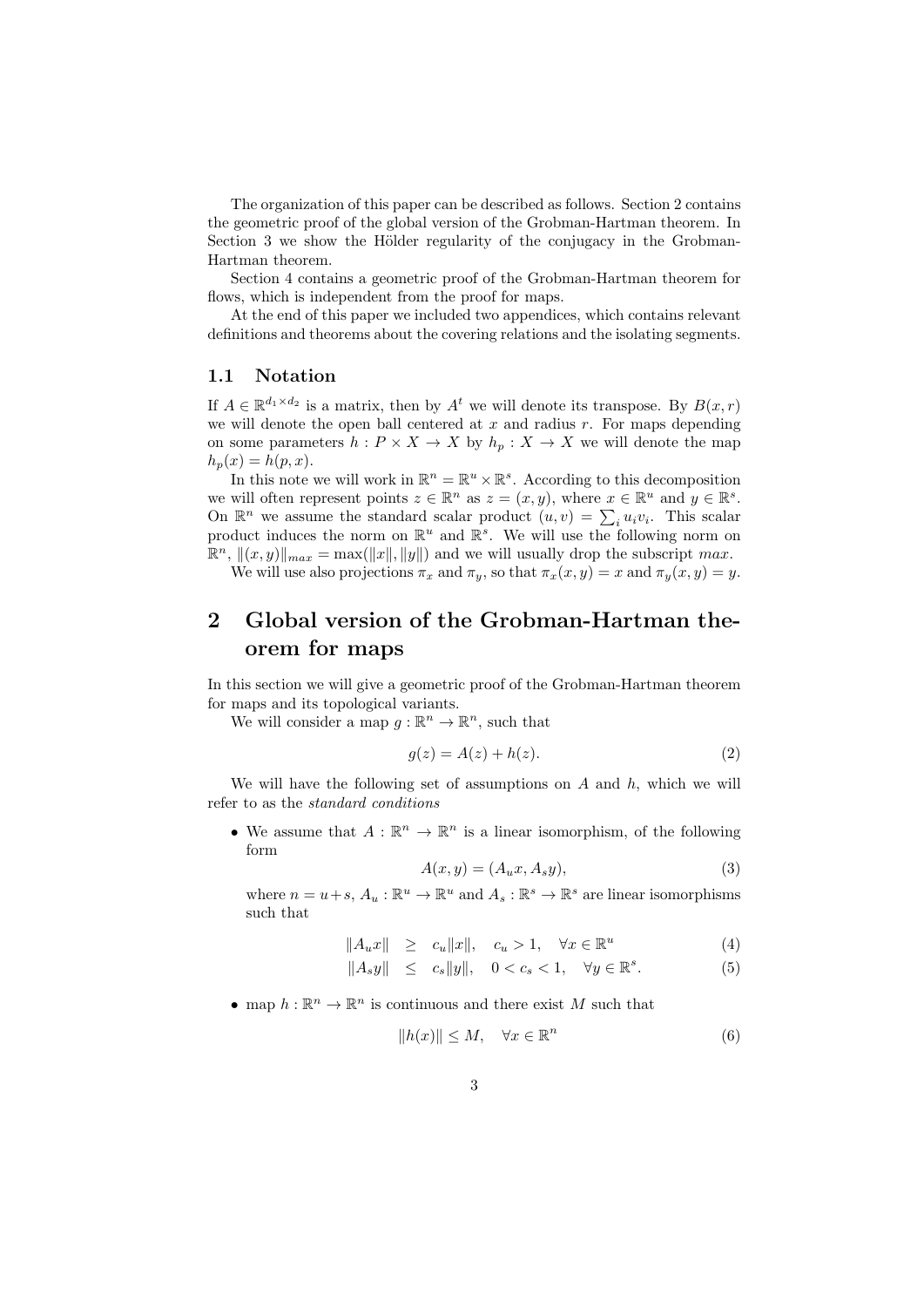**Theorem 1** *Assume the standard conditions.*

*Additionally assume that h is of class*  $C^1$  *and such that there exist*  $\epsilon$  *such that*

$$
||Dh(x)|| \le \epsilon, \quad \forall x \in \mathbb{R}^n. \tag{7}
$$

*Then there exists*  $\epsilon_0 = \epsilon_0(A) > 0$ *, such that if*  $\epsilon < \epsilon_0(A)$ *, then there exists a homeomorphism*  $\sigma : \mathbb{R}^n \to \mathbb{R}^n$  *such that* 

$$
\sigma \circ g = A \circ \sigma. \tag{8}
$$

**Comment:** Observe that there is no bound on *M*, we also do not assume that  $h(0) = 0$ .

In the next theorem we drop the assumption that  $h$  is  $C^1$  with small  $Dh$ , but we keep the requirement that  $g$  is an injective map.

**Theorem 2** *Assume the standard conditions.*

*Assume map g is an injection.*

*Then there exists a continuous surjective map*  $\sigma : \mathbb{R}^n \to \mathbb{R}^n$  *such that* 

$$
\sigma \circ g = A \circ \sigma. \tag{9}
$$

In the next theorem we will drop the assumption that *g* is an injection. Then we we no longer have a unique full trajectory through a point for map *h*.

#### **Theorem 3** *Assume the standard conditions.*

*Then there exists a continuous surjective map*  $\sigma_u : \mathbb{R}^n \to \mathbb{R}^u$  such that

$$
\sigma_u \circ g = A_u \circ \sigma_u. \tag{10}
$$

Before the proof of Theorem 1, 2, 3 we need first to develop some technical tools. The basic steps and constructions used in the proof are given in Section 2.5. We invite the reader to jump first to this section to see the overall picture of the proof and then consult other more technical sections when necessary.

We will use the following notation:  $g_{\lambda} = A + \lambda h$  for  $\lambda \in [0,1]$ . In this notation we have  $g = g_1$ .

#### **2.1** *g<sup>λ</sup>* **are onto**

**Lemma 4** *Assume standard conditions. Then*  $g_{\lambda}$  *are onto, i.e*  $g_{\lambda}(\mathbb{R}^n) = \mathbb{R}^n$ *.* 

**Proof:** The surjectivity of  $g_{\lambda}$  follows from the following observation: a bounded continuous perturbation a linear isomorphism is a surjection - the proof is based on the local Brouwer degree (see for example Appendix in [ZGi] for the definition and properties). Details are as follows.

For fixed  $y \in \mathbb{R}^n$  we consider equation  $y = g_\lambda(x)$ , which is equivalent to  $x + \lambda A^{-1}h(x) = A^{-1}y = \tilde{y}$ . Let us define a map

$$
F_{\lambda}(x) = x + \lambda A^{-1}h(x) - \tilde{y}.
$$
\n(11)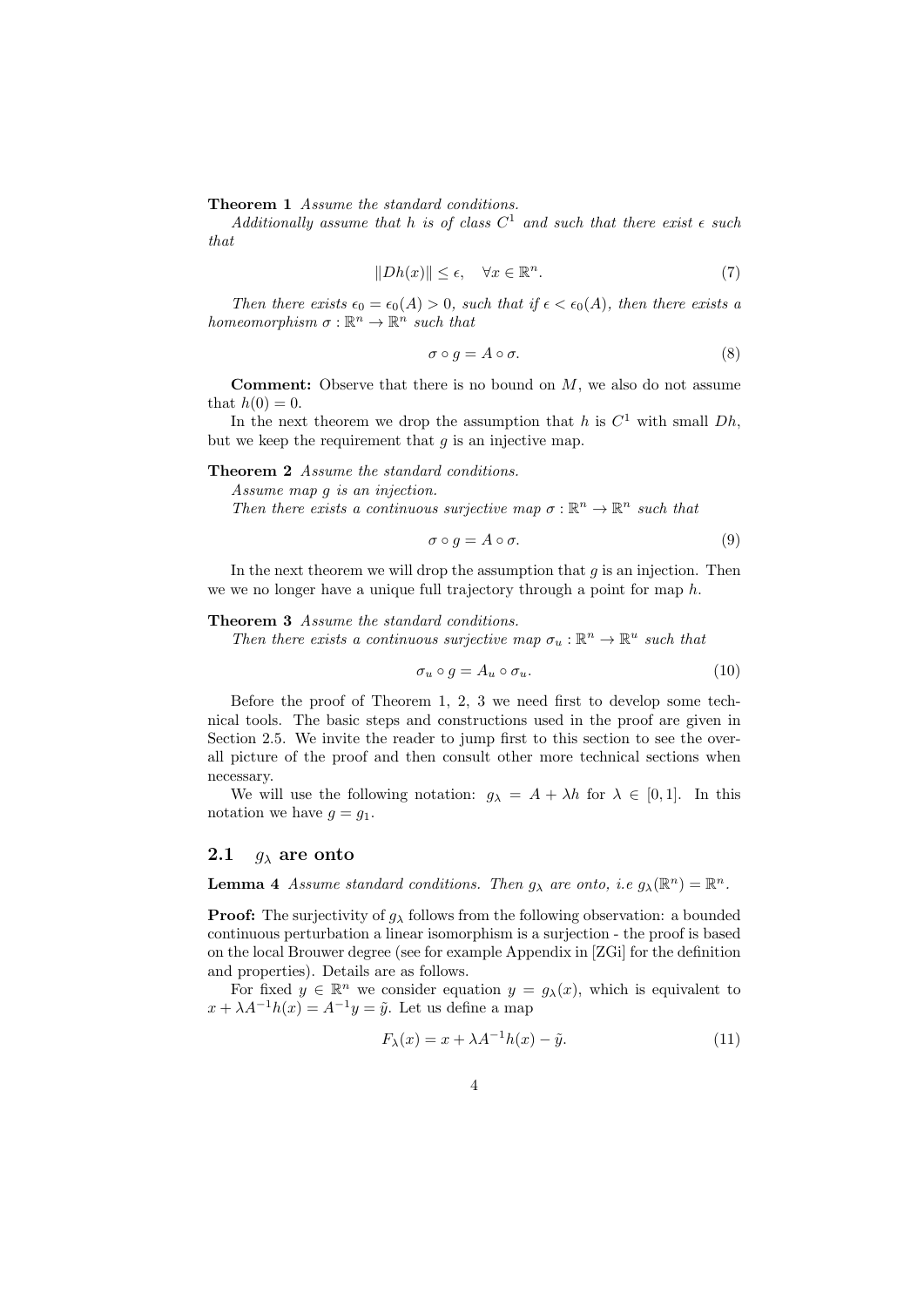Observe that if  $||x - \tilde{y}|| > ||A^{-1}||M$ , then  $F_{\lambda}(x) \neq 0$ .

This shows that  $\deg(F_\lambda, B(\tilde{y}, \|A^{-1}\|M), 0)$  (the local Brouwer degree of  $F_\lambda$ on the set  $B(\tilde y, \|A^{-1}\|M)$  at 0 ) is defined and

$$
\deg(F_{\lambda}, B(\tilde{y}, \|A^{-1}\|M), 0) = \deg(F_0, B(\tilde{y}, \|A^{-1}\|M), 0), \quad \forall \lambda \in [0, 1].
$$
 (12)

But for  $\lambda = 0$  we have  $F_0(x) = x - \tilde{y}$ . Hence  $\deg(F_0, B(\tilde{y}, \|A^{-1}\|M, 0) = 1$ . Therefore  $F_{\lambda}(x) = 0$  has solution for any  $\tilde{y} \in \mathbb{R}^{n}$ .  $\blacksquare$ 

## **2.2** *g<sup>λ</sup>* **are homeomorphisms under assumptions of Theorem 1**

The following lemma can be found for example in [Pu, Lemma 1] [Ze, Proposition II.2]

**Lemma 5** *Let A and h be as in Theorem 1. Let*  $\epsilon_1(A) = \frac{1}{\|A^{-1}\|} > 0$ . *If*  $\epsilon < \epsilon_1(A)$ , then  $g_{\lambda}$  *is a homeomorphism and*  $g_{\lambda}^{-1}$  *is Lipschitz.* 

**Proof:** The surjectivity follows from Lemma 4.

The injectivity is obtained as follows

$$
||g_{\lambda}(z_1) - g_{\lambda}(z_2)|| = ||Az_1 + \lambda h(z_1) - (Az_2 + \lambda h(z_2))|| \ge
$$
  

$$
||A(z_1) - A(z_2)|| - \lambda ||h(z_1) - h(z_2)|| \ge
$$
  

$$
\frac{1}{||A^{-1}||} ||z_1 - z_2|| - \epsilon ||z_1 - z_2|| = \left(\frac{1}{||A^{-1}||} - \epsilon\right) ||z_1 - z_2||.
$$

From the above formula it follows also that

$$
||z_1 - z_2|| \ge \left(\frac{1}{||A^{-1}||} - \epsilon\right) ||g_{\lambda}^{-1}(z_1) - g_{\lambda}^{-1}(z_2)||. \tag{13}
$$

Therefore

$$
||g_{\lambda}^{-1}(z_1) - g_{\lambda}^{-1}(z_2)|| \le \left(\frac{1}{||A^{-1}||} - \epsilon\right)^{-1} ||z_1 - z_2|| \tag{14}
$$

## **2.3 Cone condition for** *g<sup>λ</sup>* **under assumptions of Theorem 1**

Throughout this subsection we work under assumptions of Theorem 1.

We will establish the cone condition for  $g_{\lambda}$  using the approach from [ZCC], where the cones are defined in terms of a quadratic form.

Let *Q* be an quadratic form in  $\mathbb{R}^n = \mathbb{R}^u \times \mathbb{R}^s$  given by  $Q(x, y) = (x, x) - (y, y)$ . Our goal is to show the following *cone condition*: for sufficiently small  $\eta > 0$  it holds

$$
Q(Az_1 - Az_2) > (1 \pm \eta)Q(z_1 - z_2), \quad z_1, z_2 \in \mathbb{R}^n, z_1 \neq z_2.
$$
 (15)

This will be established in Lemma 7.

By *Q* we will also denote a matrix, such that  $Q(z) = z^t Q z$ . In our case  $Q =$  $\int I_u = 0$ 0 *−I<sup>s</sup>* ] , where  $I_u \in \mathbb{R}^{u \times u}$  and  $I_s \in \mathbb{R}^{s \times s}$  are the identity matrices.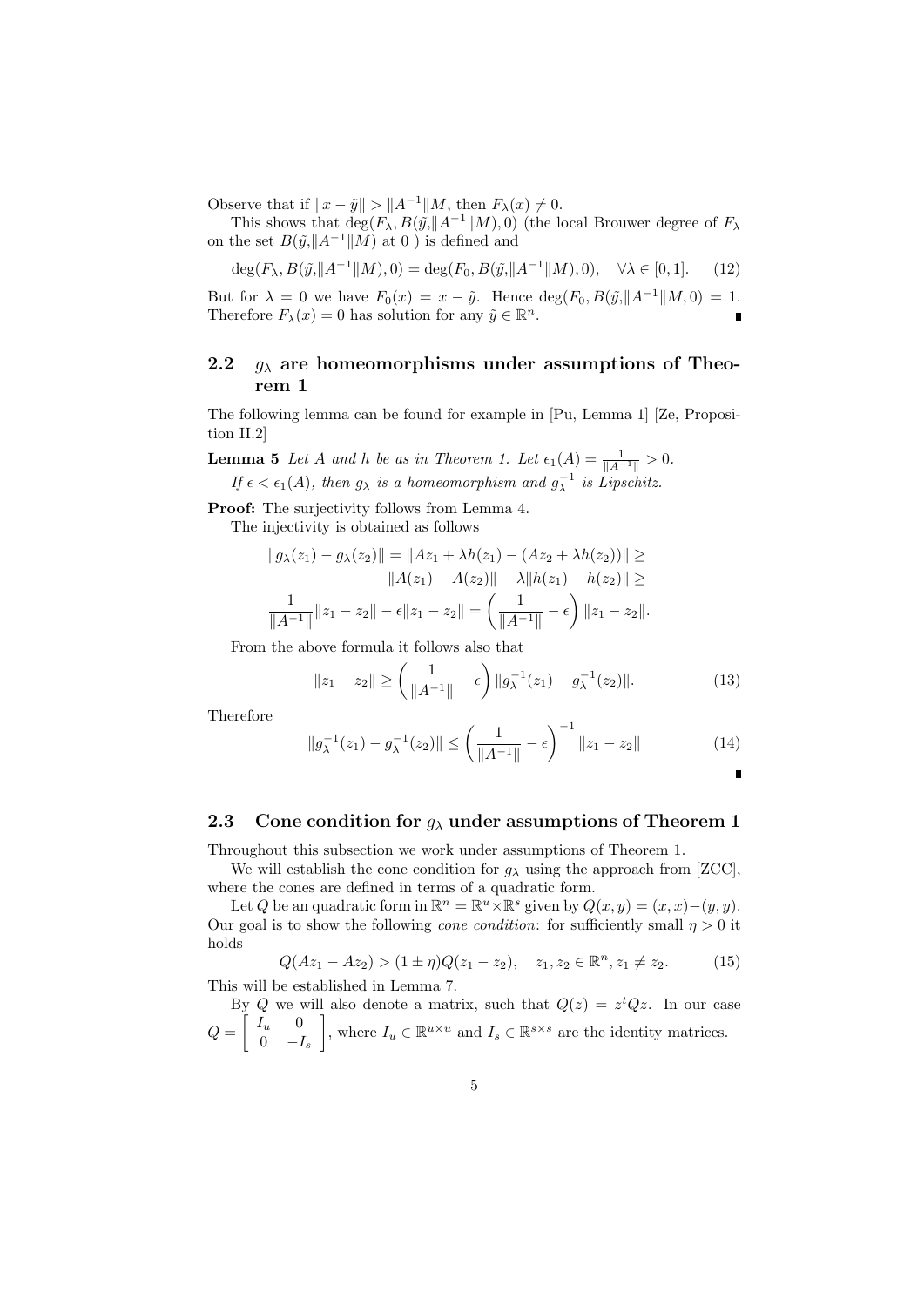**Lemma 6** *For*  $0 \le \eta \le \min(c_u^2 - 1, 1 - c_s^2)$  *the matrix*  $A^tQA - (1 \pm \eta)Q$  *is positive definite.*

**Proof:** Easy computations show that

$$
A^t Q A = \begin{pmatrix} A_u^t A_u & 0 \\ 0 & A_s^t A_s \end{pmatrix}.
$$

Hence for any  $z = (x, y) \in \mathbb{R}^u \times \mathbb{R}^s \setminus \{0\}$  holds

$$
z^{t} (A^{t}QA - (1 \pm \eta)Q) z = x^{t} A_{u}^{t} A_{u} x - (1 \pm \eta)x^{2} + (1 \pm \eta)y^{2} - y^{t} A_{s}^{t} A_{s} y =
$$
  

$$
(A_{u}x, A_{u}x) - (1 \pm \eta)x^{2} + (1 \pm \eta)y^{2} - (A_{s}y, A_{s}y) \ge
$$
  

$$
(c_{u}^{2} - 1 - \eta)x^{2} + (1 - \eta - c_{s}^{2})y^{2} > 0,
$$

if  $c_u^2 - 1 > \eta$  and  $1 - c_s^2 > \eta$ .

**Lemma 7** *There exists*  $\epsilon_0(A) > 0$ *, such that* if  $0 \leq \epsilon < \epsilon_0(A)$ *, then there exists*  $\eta \in (0,1)$  *such that for any*  $\lambda \in [0,1]$  *the following* cone condition *holds* 

$$
Q(g_{\lambda}(z_1) - g_{\lambda}(z_2)) > (1 \pm \eta)Q(z_1 - z_2), \quad \forall z_1, z_2 \in \mathbb{R}^n, z_1 \neq z_2.
$$
 (16)

**Proof:** We have

$$
Q(g_{\lambda}(z_1) - g_{\lambda}(z_2)) = (z_1 - z_2)^t (D(z_1, z_2)^t Q D(z_1, z_2))(z_1 - z_2),
$$
  

$$
D(z_1, z_2) = \int_0^1 Dg_{\lambda}(t(z_1 - z_2) + z_2)dt
$$

Let

$$
C(z_1, z_2) = \int_0^1 Dh(t(z_1 - z_2) + z_2)dt, \qquad (17)
$$

then

$$
D(z_1, z_2) = A + \lambda C(z_1, z_2). \tag{18}
$$

п

Observe that  $||C(z_1, z_2)|| \leq \epsilon$ .

From Lemma 6 it follows that  $A<sup>t</sup>QA - (1 \pm \eta)Q$  is positive definite for sufficiently small  $\eta > 0$ . Let us fix such  $\eta$ .

Since being a positively defined symmetric matrix is an open condition, hence there exists  $\epsilon_0(A) > 0$  be such that the matrix

$$
(A + \lambda C)^t Q (A + \lambda C) - (1 \pm \eta) Q \tag{19}
$$

is positive definite for any  $\lambda \in [0, 1]$  and  $C \in \mathbb{R}^{n \times n}$  satisfying  $||C|| \leq \epsilon_0$ . П

From Lemma 5 it follows that for any  $\lambda \in [0, 1]$  and any point *z* we can define a full orbit for  $g_{\lambda}$  through this point, i.e.  $g_{\lambda}^{k}(z)$  makes sense for any  $k \in \mathbb{Z}$ .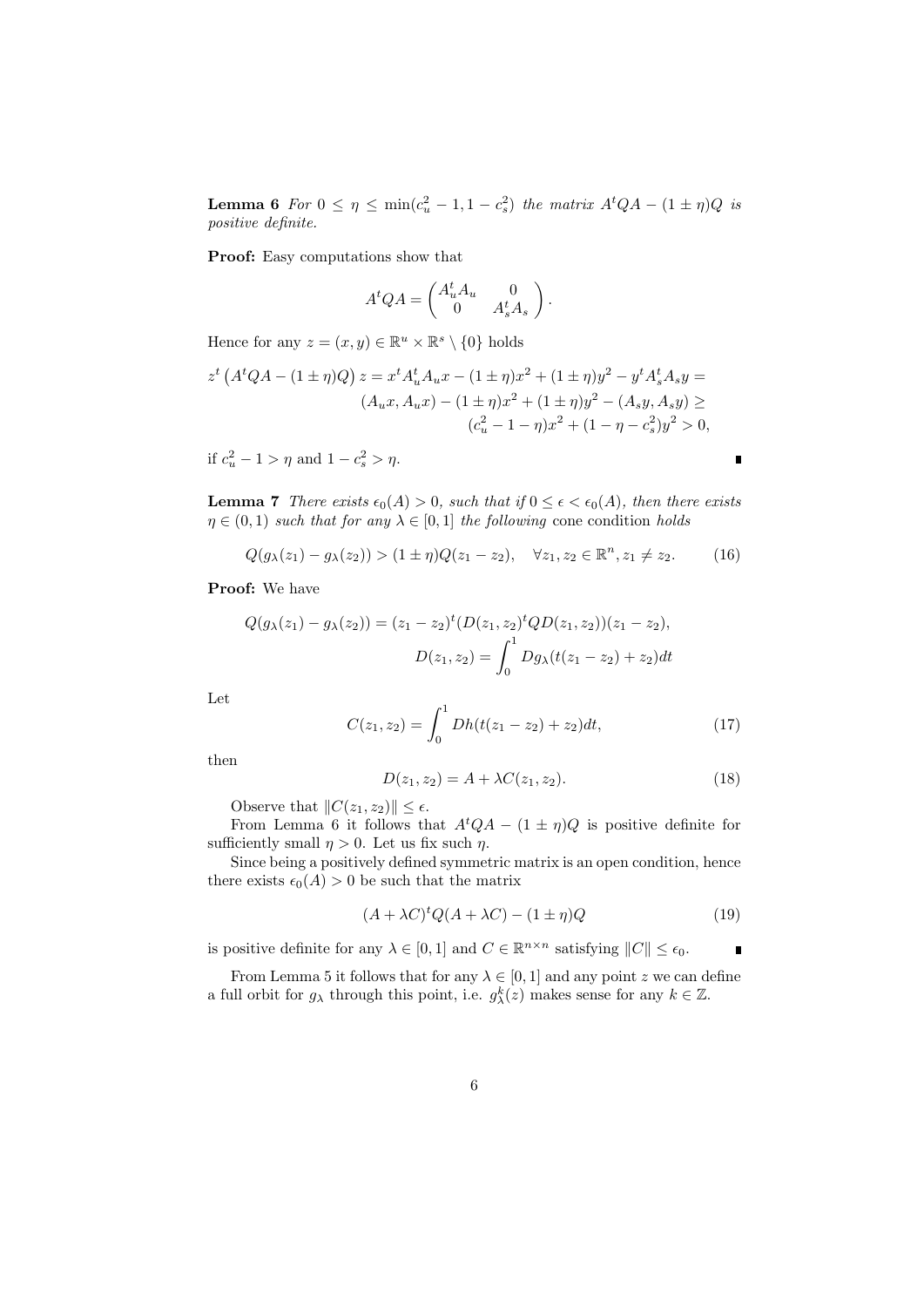**Lemma 8** *Assume that*  $\epsilon < \min(\epsilon_0(A), \epsilon_1(A))$  *from Lemmas 7 and 5. Let*  $\lambda \in [0, 1]$ *. If*  $z_1, z_2 \in \mathbb{R}^n$  *and*  $\beta$  *are such that* 

$$
||g_{\lambda}^{k}(z_{1}) - g_{\lambda}^{k}(z_{2})|| \leq \beta, \quad \forall k \in \mathbb{Z},
$$
\n(20)

*then*  $z_1 = z_2$ *.* 

**Proof:** The proof is by contradiction. Assume that  $z_1 \neq z_2$ . Either  $Q(z_1-z_2) \geq$ 0 or  $Q(z_1 - z_2) < 0$ .

Let us consider first case  $Q(z_1 - z_2) \geq 0$ . By the cone condition (Lemma 7) we obtain for any  $k > 0$ 

$$
Q(g_{\lambda}(z_1) - g_{\lambda}(z_2)) > Q(z_1 - z_2) \ge 0
$$
  

$$
\|\pi_x(g_{\lambda}^k(z_1) - g_{\lambda}^k(z_2))\| \ge Q(g_{\lambda}^k(z_1) - g_{\lambda}^k(z_2)) > (1 + \eta)^{k-1}Q(g_{\lambda}(z_1) - g_{\lambda}(z_2)).
$$

Therefore  $g_{\lambda}^{k}(z_1) - g_{\lambda}^{k}(z_2)$  is unbounded. This contradicts (20).

Now we consider the case  $Q(z_1 - z_2) < 0$ . The cone condition (Lemma 7) applied to the inverse map gives for any  $k > 0$ 

$$
Q(z_1 - z_2) > (1 - \eta)Q(g_{\lambda}^{-1}(z_1) - g_{\lambda}^{-1}(z_2)) >
$$
  

$$
(1 - \eta)^k Q(g_{\lambda}^{-k}(z_1) - g_{\lambda}^{-k}(z_2)).
$$

Therefore we obtain

$$
-Q(g_{\lambda}^{-k}(z_1) - g_{\lambda}^{-k}(z_2)) > \frac{1}{(1 - \eta)^k}(-Q(z_1 - z_2)).\tag{21}
$$

Therefore  $g_{\lambda}^{-k}(z_1) - g_{\lambda}^{-k}(z_2)$  is unbounded. This contradicts (20).

## **2.4 Covering relations**

We assume that the reader is familiar with the notion of h-set and covering relation [ZGi]. For the convenience of the reader we recall these notions in Appendix 5.

**Definition 1** *For any*  $z \in \mathbb{R}^n$ ,  $\alpha > 0$  *we define an h-set (with a natural structure*)  $N(z, \alpha) = z + \overline{B}_u(0, \alpha) \times \overline{B}_s(0, \alpha)$ .

The following theorem follows immediately from Theorem 28 in Appendix 5.

**Theorem 9** *Assume that we have a bi-infinite chain of covering relations*

$$
N_i \stackrel{f}{\Longrightarrow} N_{i+1}, \quad i \in \mathbb{Z}.\tag{22}
$$

*Then there exists a sequence*  $\{z_i\}_{i\in\mathbb{Z}}$  *such that*  $z_i \in N_i$  *and*  $f(z_i) = z_{i+1}$ *.* 

The following Lemma plays the crucial role in the construction of *ρ* from Theorem 1.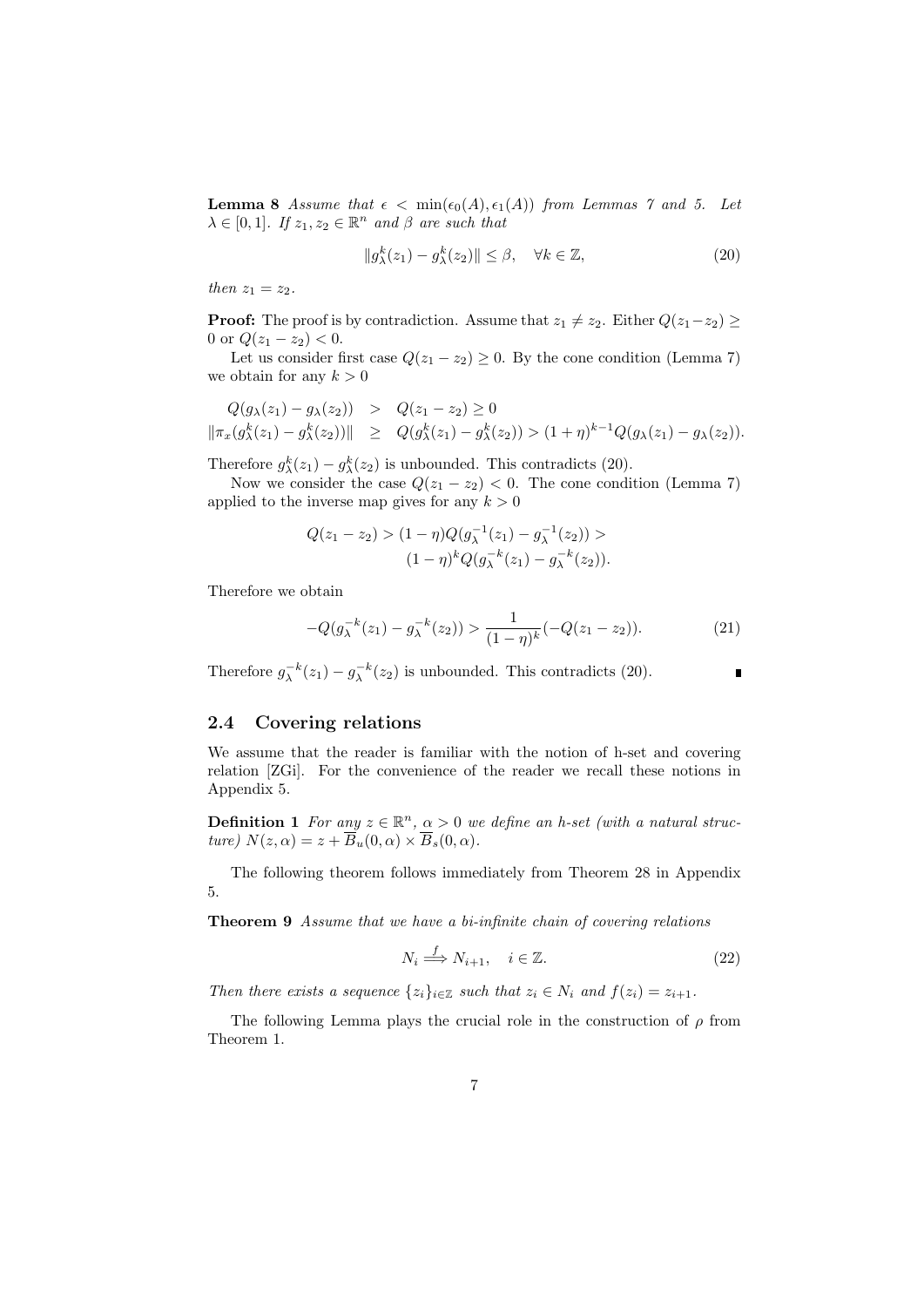**Lemma 10** *Assume the standard conditions. Let*

$$
\hat{\alpha} = \hat{\alpha}(A, M) = \max\left(\frac{2M}{c_u - 1}, \frac{2M}{1 - c_s}\right).
$$

*Then for any*  $\alpha > \hat{\alpha}$ ,  $\lambda_1, \lambda_2 \in [0, 1]$  *and*  $z \in \mathbb{R}^n$  *holds that* 

$$
N(z,\alpha) \stackrel{A+\lambda_1 h}{\Longrightarrow} N((A+\lambda_2 h)(z),\alpha). \tag{23}
$$

#### **Proof:**

Let us fix  $z \in \mathbb{R}^n$  and let us define the homotopy  $H : [0,1] \times \overline{B}_u(0, \alpha) \times$  $\overline{B}_u(0, \alpha) \to \mathbb{R}^n$  as follows

$$
H_t((x,y)) = (A_u x, (1-t)A_s y) + (1-t)\lambda_1 h(z + (r, y)) + (A + t\lambda_2 h)(z)
$$
 (24)

We have

$$
H_0(x, y) = A(z + (x, y)) + \lambda_1 h(z + (x, y)) = (A + \lambda_1 h)(z + (x, y))
$$
  
\n
$$
H_1(x, y) = (A + \lambda_2 h)(z) + (A_u x, 0).
$$

For the proof of Lemma 10 it is enough to show the following conditions for all  $t, \lambda_1, \lambda_2 \in [0, 1]$ 

$$
\|\pi_x(H_t(x,y) - (A + \lambda_2 h)(z))\| > \alpha, \quad (x,y) \in (\partial B_u(0,\alpha)) \times B_s(0,\alpha)(25)
$$
  

$$
\|\pi_y(H_t(x,y) - (A + \lambda_2 h)(z))\| < \alpha, \quad (x,y) \in \overline{B}_u(0,\alpha) \times \overline{B}_s(0,\alpha).
$$
 (26)

First we establish (25). We have

$$
\|\pi_x(H_t((x,y)) - (A + \lambda_2 h)(z))\| =
$$
  

$$
\|A_ux + (1-t)\lambda_1 \pi_x h(z + (x,y)) + (t-1)\lambda_2 \pi_x h(z)\| \ge
$$
  

$$
\|A_ux\| - \|h(z + (x,y))\| - \|h(z)\| \ge c_u \alpha - 2M.
$$

Hence (25) holds if the following inequality is satisfied

$$
(c_u - 1)\alpha > 2M.\t(27)
$$

Now we deal with (26). We have

$$
\|\pi_y(H_t(x, y) - (A + \lambda_2 h)(z))\| =
$$
  
 
$$
\|(1-t)A_sy + (1-t)\lambda_1\pi_y h(z + (x, y)) + (t-1)\lambda_2\pi_y h(z)\| \le
$$
  
 
$$
\|A_sy\| + \|h(z + (x, y))\| + \|h(z)\| \le c_s \alpha + 2M.
$$

Hence (26) holds if the following inequality is satisfied

$$
(1 - c_s)\alpha > 2M.\tag{28}
$$

П

Hence it is enough take  $\hat{\alpha} = \max\left(\frac{2M}{c_u - 1}, \frac{2M}{1 - c_s}\right)$ ) .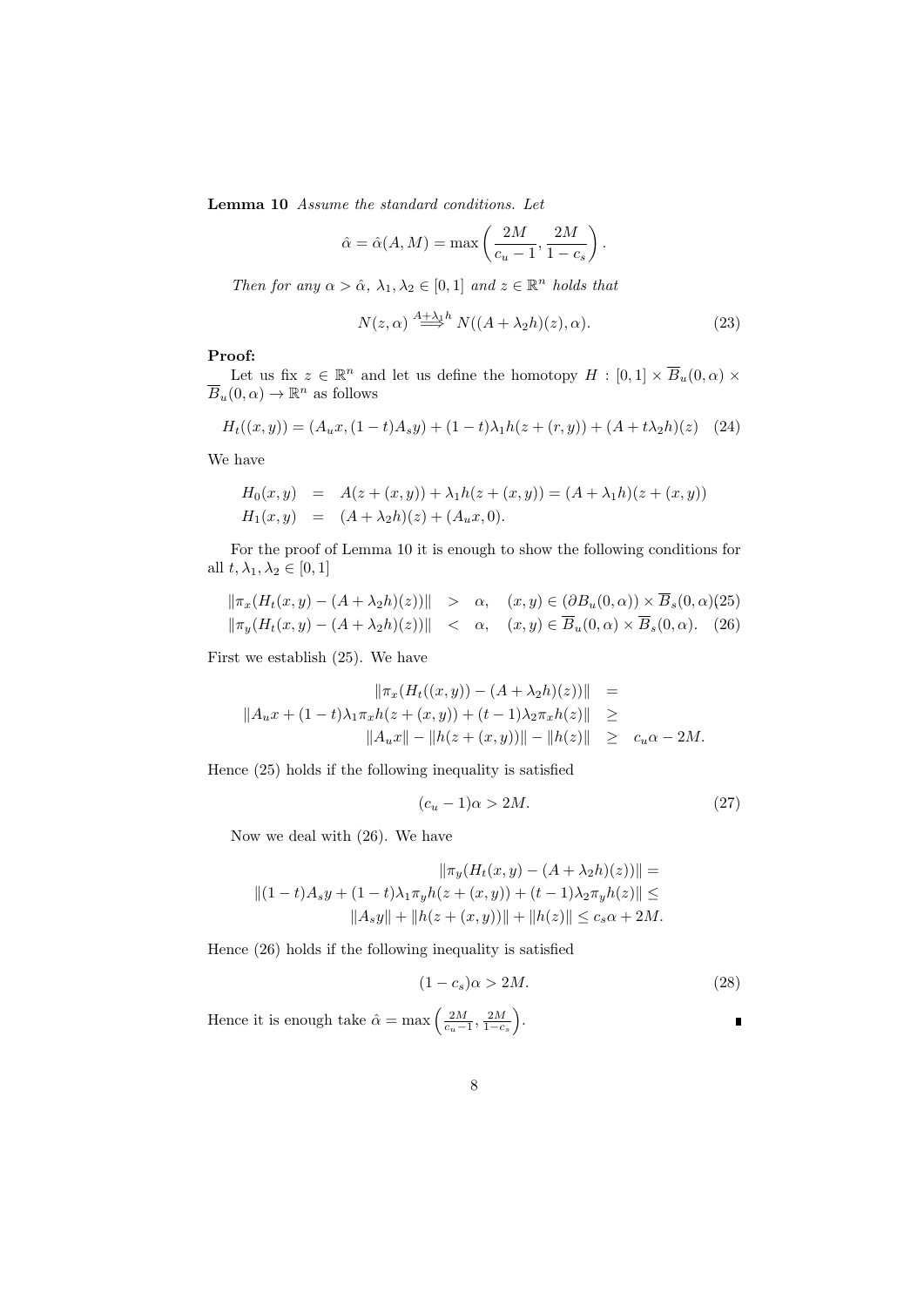## **2.5 The proof of Theorems 1 and 2**

Under assumptions of Theorem 1 from Lemma 5 it follows that  $q$  is a homeomorphism. Under assumptions of Theorem 2 from Lemma 4 it follows that *g* is a homeomorphism.

Therefore we can talk of the full orbit of *g* passing through arbitrary point  $z \in \mathbb{R}^n$ .

We define  $\sigma : \mathbb{R}^n \to \mathbb{R}^n$  and a multivalued map  $\rho$  from  $\mathbb{R}^n$  to subsets of  $\mathbb{R}^n$ . In the case of the proof of Theorem 1  $\rho$  we will show that  $\rho$  is single valued, i.e.  $\rho:\mathbb{R}^n\to\mathbb{R}^n$ .

- **1** let us fix  $\alpha > \hat{\alpha}$ , where  $\hat{\alpha}$  is obtained in Lemma 10,
- **2** for  $z \in \mathbb{R}^n$ , from Lemma 10 with  $\lambda_1 = 1$  and  $\lambda_2 = 0$  we have a bi-infinite chain of covering relations

$$
\cdots \xrightarrow{g} N(A^{-2}z, \alpha) \xrightarrow{g} N(A^{-1}z, \alpha) \xrightarrow{g} N(z, \alpha) \xrightarrow{g} N(Az, \alpha)
$$
  

$$
\xrightarrow{g} N(A^2z, \alpha) \xrightarrow{g} N(A^3z, \alpha) \xrightarrow{g} \cdots
$$
 (29)

**3.1** in the context of the proof of Theorem 1: from Theorem 9 and Lemma 8 it follows that the chain of covering relations (29) defines a unique point, which we will denote by  $\rho(z)$ , such that

$$
g^k(\rho(z)) \in N(A^k(z), \alpha) \quad k \in \mathbb{Z}.\tag{30}
$$

**3.2** in the context of the proof of Theorem 2: from Theorem 9 it follows that (29) defines for each  $z \in \mathbb{R}^n$  a non-empty set  $\rho(z)$ , such that for each  $z_1 \in \rho(z)$  holds

$$
g^k(z_1) \in N(A^k(z), \alpha) \quad k \in \mathbb{Z}.\tag{31}
$$

**4** for  $z \in \mathbb{R}^n$ , from Lemma 10 with  $\lambda_1 = 0$  and  $\lambda_2 = 1$  we have a bi-infinite chain of covering relations

$$
\dots \stackrel{A}{\Longrightarrow} N(g^{-2}(z), \alpha) \stackrel{A}{\Longrightarrow} N(g^{-1}(z), \alpha) \stackrel{A}{\Longrightarrow} N(z, \alpha) \stackrel{A}{\Longrightarrow} N(g(z), \alpha)
$$
  

$$
\stackrel{A}{\Longrightarrow} N(g^{2}(z), \alpha) \stackrel{A}{\Longrightarrow} N(g^{3}(z), \alpha) \stackrel{A}{\Longrightarrow} \dots
$$
(32)

**5** from Theorem 9 and the hyperbolicity of *A* it follows that the chain of covering relations (32) defines a unique point, which we will denote by  $\sigma(z)$ , such that

$$
A^k(\sigma(z)) \in N(g^k(z), \alpha) \quad k \in \mathbb{Z}.\tag{33}
$$

The following lemma shows that in the context of Theorem 1 map  $\rho$  in fact does not depend on *α*.

**Lemma 11** *Under assumptions of Theorem 1. Assume that*  $\epsilon < \min(\epsilon_0(A), \epsilon_1(A))$ *. Assume*  $\hat{\alpha} < \beta$ .

*Let*  $z \in \mathbb{R}^n$ *. If*  $z_1$  *is such that* 

$$
g^k(z_1) \in N(A^k z, \beta), \qquad k \in \mathbb{Z}, \tag{34}
$$

*then*  $z_1 = \rho(z)$ *.*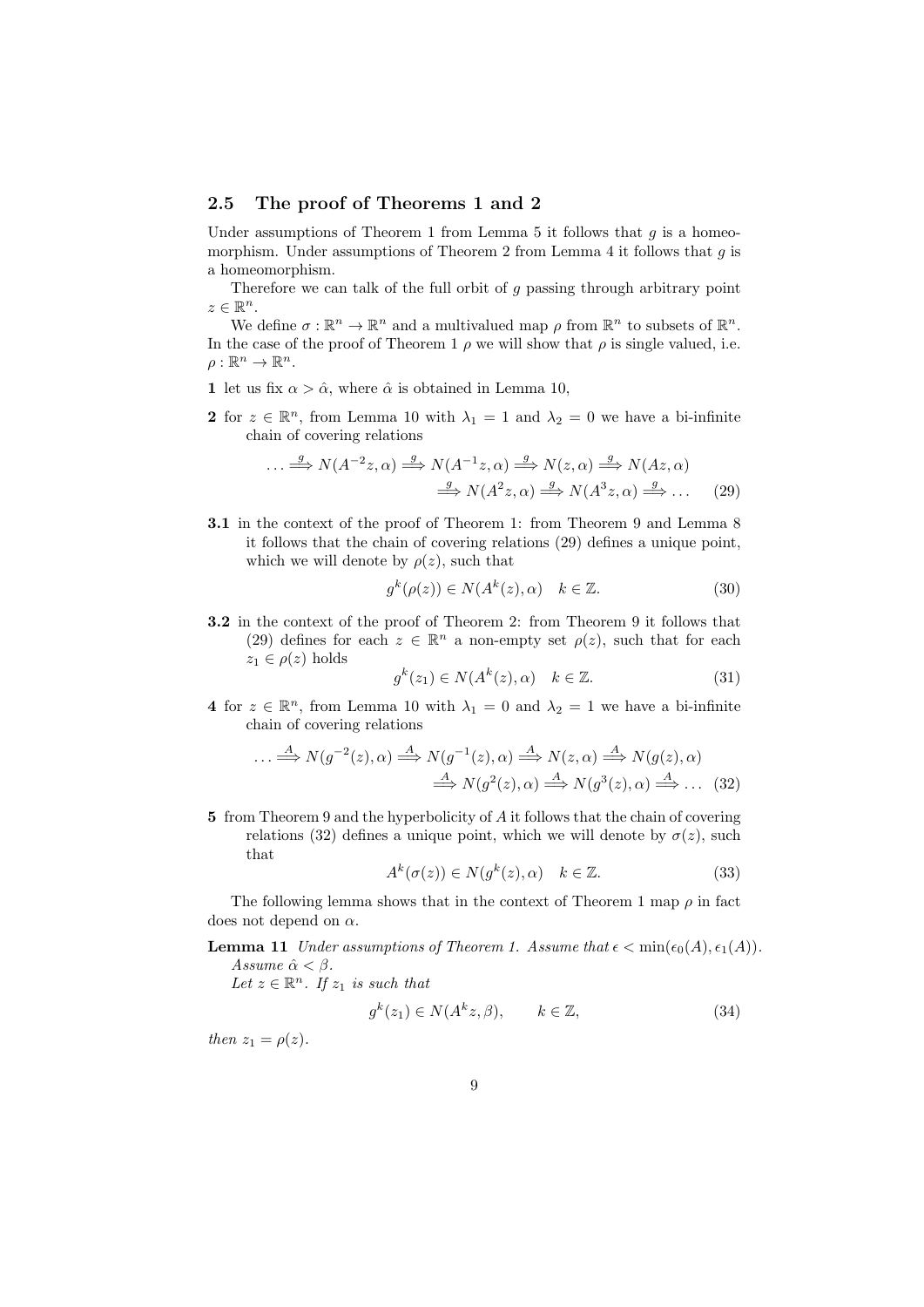**Proof:** Observe that from  $(30)$  and  $(34)$  it follows that

$$
||g^{k}(z_{1}) - g^{k}(\rho(z))|| \leq \alpha + \beta.
$$
 (35)

The assertion follows from Lemma 8.

The following lemma follows from the hyperbolicity of *A*.

**Lemma 12** *The assumptions as in Theorem 2.*

*Let*  $\hat{\alpha} < \beta$ *. Let*  $z \in \mathbb{R}^n$ *. If*  $z_1$  *is such that* 

$$
A^k(z_1) \in N(g^k(z), \beta), \qquad k \in \mathbb{Z}, \tag{36}
$$

*then*  $z_1 = \sigma(z)$ *.* 

**Lemma 13** *The assumptions as in Theorem 2. Then σ is continuous.*

#### **Proof:**

Assume that  $z_j \to \overline{z}$ , we will show that the sequence  $\{\sigma(z_j)\}_{j\in\mathbb{N}}$  is bounded and each converging subsequence converges to  $\sigma(\bar{z})$ .

We can assume that  $||z_j - \bar{z}|| < \alpha$ . Then, since  $||\sigma(z_j) - z_j|| < \alpha$  we obtain

$$
\|\sigma(z_j)-\bar{z}\|<2\alpha.
$$

Hence  $\{\sigma(z_i)\}_{i\in\mathbb{N}}$  is bounded.

Now let us take a convergent subsequence, which we will again index by *j*, hence  $z_j \to \overline{z}$  and  $\sigma(z_j) \to w$  for  $j \to \infty$ , where  $w \in \mathbb{R}^n$ . We will show that  $w = \sigma(\overline{z})$ . This implies that  $\sigma(z_i) \to \sigma(\overline{z})$ .

Let us fix  $k \in \mathbb{Z}$ . From the continuity of  $z \mapsto g^k(z)$  it follows, that there exists  $j_0$  such for  $j \geq j_0$  holds

$$
||g^k(z_j) - g^k(\bar{z})|| < \alpha.
$$
\n(37)

Since by the definition of  $\sigma$  we have

$$
A^k(\sigma(z_j)) \in N(g^k(z_j), \alpha)
$$

(37) implies that

$$
||A^k(\sigma(z_j)) - g^k(\bar{z})|| \leq 2\alpha.
$$

By passing to the limit with *j* we obtain

$$
||A^k(w) - g^k(\bar{z})|| \le 2\alpha.
$$
\n(38)

Since (38) holds for all  $k \in \mathbb{Z}$ , then by Lemma 12  $w = \sigma(\bar{z})$ .

We continue with the proofs of Theorems 1 and 2. From the definition of *ρ* and *σ* we immediately conclude that  $\sigma \circ g = A \circ \sigma$  and in the context of Theorem 2 we also havev $\rho \circ A = g \circ \rho$ .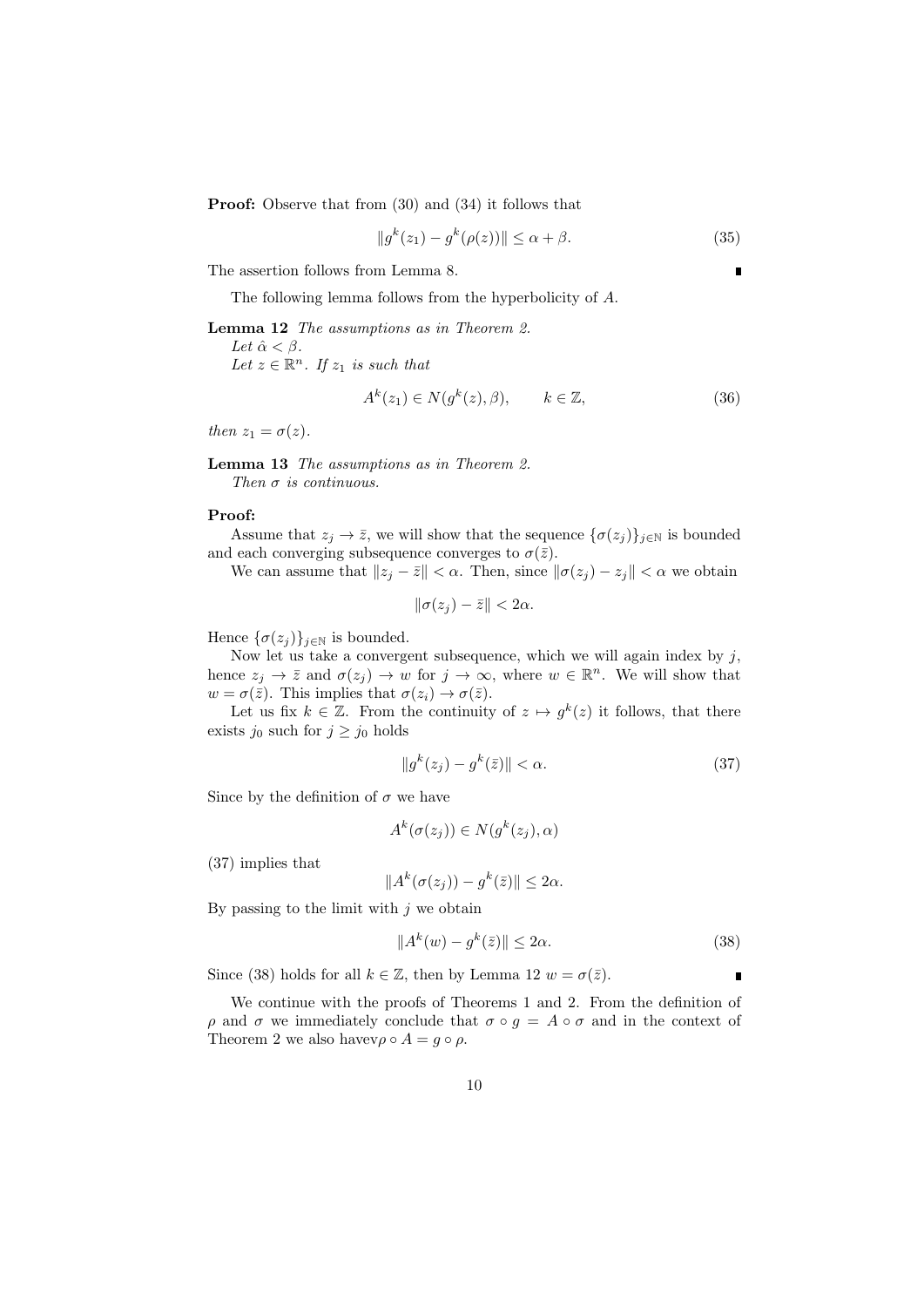We will show that  $\sigma(\rho(z)) = \{z\}.$ 

Let us fix  $z \in \mathbb{R}^n$  and  $z_1 \in \rho(z)$ , then for any  $k \in \mathbb{Z}$  it holds that

$$
||g^k(z_1) - A^k(z)|| \le \alpha,
$$
  

$$
||A^k(\sigma(z_1)) - g^k(z_1)|| \le \alpha.
$$

Hence

$$
||A^k(\sigma(z_1)) - A^k(z)|| \le 2\alpha, \quad k \in \mathbb{Z}.
$$
 (39)

From the hyperbolicity of *A* (see also Lemma 8) it follows that  $z = \sigma(z_1)$ . Therefore we proved

$$
\sigma(\rho(z)) = \{z\}.\tag{40}
$$

П

Observe that (40) implies that  $\sigma$  is a surjection. This finishes the proof of Theorem 2.

*k*

From now on we work under assumptions of Theorem 1 and  $\epsilon < \min(\epsilon_0(A), \epsilon_1(A)).$ We will prove that  $\rho \circ \sigma = Id$ . Let us fix  $z \in \mathbb{R}^n$ . For all  $k \in \mathbb{Z}$  holds

$$
||Ak\sigma(z) - gk(z)|| \le \alpha,
$$
  

$$
||gk(\rho(\sigma(z))) - Ak\sigma(z)|| \le \alpha,
$$

hence

$$
||g^k(\rho(\sigma(z))) - g^k(z)|| \leq 2\alpha.
$$

From Lemma 8 we obtain that  $\rho(\sigma(z)) = z$ .

It remains to show that  $\sigma^{-1} = \rho$  is continuous. The proof is virtually the same as the proof of continuity of  $\sigma$ . The only difference is the use of Lemma 11 in place of Lemma 12.

## **2.6 Proof of Theorem 3**

This time we can only consider forward orbits. To define map  $\sigma_u$  we proceed as follows.

For any  $z \in \mathbb{R}^n$ , from Lemma 10 with  $\lambda_1 = 0$  and  $\lambda_2 = 1$  we have the following chain of covering relations

$$
N(z, \alpha) \stackrel{A}{\Longrightarrow} N(g(z), \alpha) \stackrel{A}{\Longrightarrow} N(g^2(z), \alpha) \stackrel{A}{\Longrightarrow} N(g^3(z), \alpha) \stackrel{A}{\Longrightarrow} \dots
$$
 (41)

From Theorem 28 applied to (41) it is easy to show that there exist  $z_1$  $(x_1, y_1) \in \mathbb{R}^u \times \mathbb{R}^s$  such that

$$
A^k(z_1) \in N(g^k(z), \alpha), \qquad k \in \mathbb{N}.
$$

We set

$$
\sigma_u(z) = x_1. \tag{42}
$$

We need to show first that  $\sigma_u(z)$  is well defined. Let  $z_2 = (x_2, y_2)$  be another point such that

$$
A^k(z_2) \in N(g^k(z), \alpha), \qquad k \in \mathbb{N}.
$$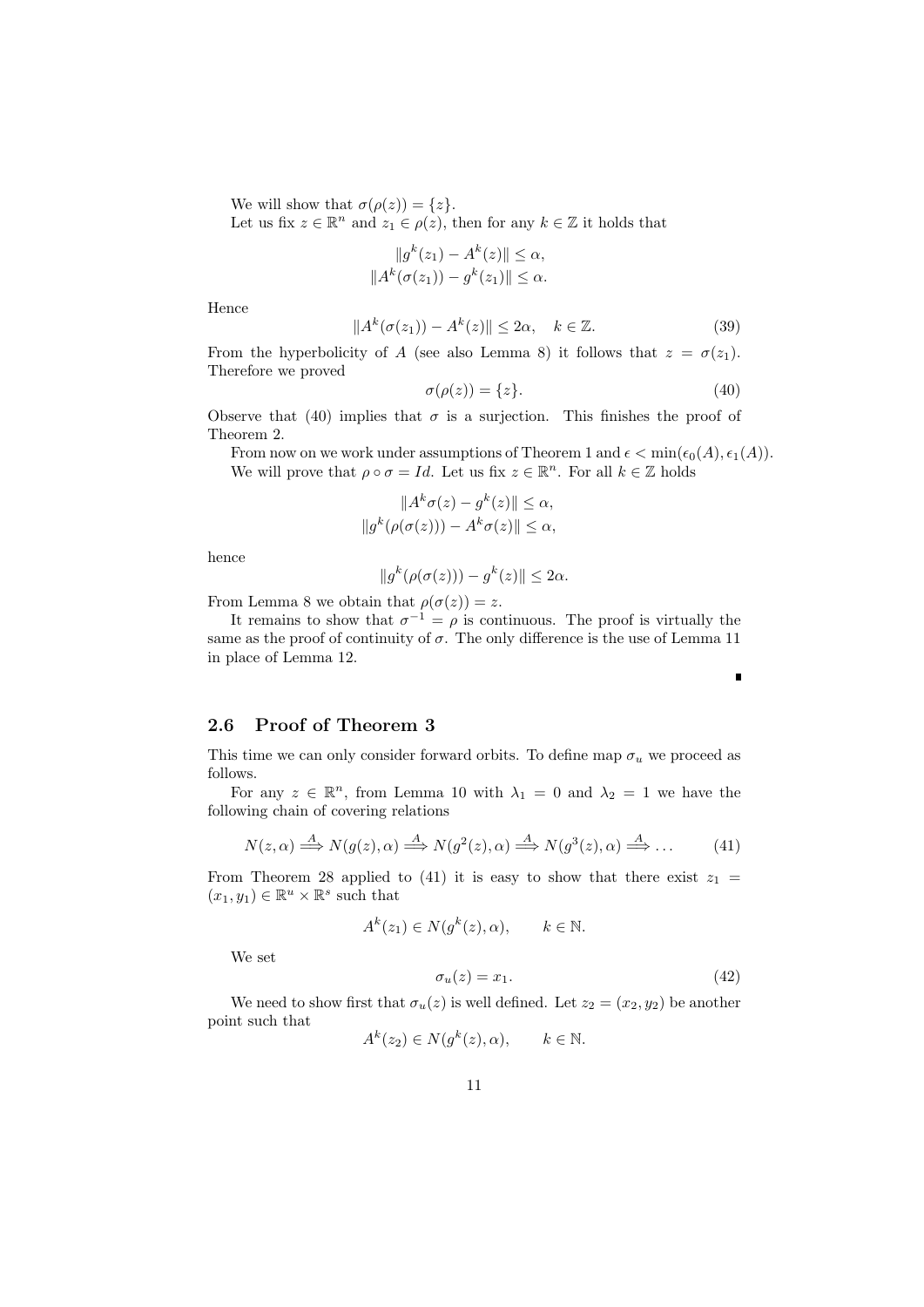Then

$$
||A_u^k(x_1) - A_u^k(x_2)|| \le 2\alpha, \quad k \in \mathbb{N}.
$$
 (43)

On the other side from our assumptions about *A* its follows that

$$
||A_u^k(x_1) - A_u^k(x_2)|| \ge c_u^k ||x_1 - x_2||, \quad k \in \mathbb{N}.
$$
 (44)

Since  $c_u > 1$  we conclude that  $x_1 = x_2$ .

From the above reasoning it follows immediately  $\sigma_u(z)$  is defined by the following condition

$$
\exists_{\sigma_s(z)\in\mathbb{R}^s} \ \forall k\in\mathbb{N} \quad A^k(\sigma_u(z),\sigma_s(z))\in N(g^k(z),\beta),\tag{45}
$$

where  $\beta \geq \alpha$ .

Let us stress that  $\sigma_s(z)$  is not well defined map, there exists many possibilities for  $\sigma_s(z)$ . However using functional notation  $\sigma_s(z)$  will facilitate further discussions.

To establish the semiconjugacy (10) observe that from (45) we obtain

$$
\forall k \in \mathbb{N} \setminus \{0\} \quad A^{k-1}(A(\sigma_u(z), \sigma_s(z))) = A^{k-1}(A_u \sigma_u(z), A_s \sigma_s(z)) \in N(g^{k-1}(g(z)), \alpha).
$$

This implies that

$$
A_u \sigma_u(z) = \sigma_u(g(z)). \tag{46}
$$

The next step is the continuity of  $\sigma_u$ .

#### **Lemma 14**  $\sigma_u$  *is continuous.*

#### **Proof:**

Assume that  $z_j \to \overline{z}$ , we will show that the sequence  $\{\sigma_u(z_j)\}_{j \in \mathbb{N}}$  is bounded and each converging subsequence converges to  $\sigma_u(\bar{z})$ .

We can assume that  $||z_j - \bar{z}|| < \alpha$ . Then, since  $||(\sigma_u(z_j), \sigma_s(z_j)) - z_j|| < \alpha$ we obtain

$$
\|\sigma_u(z_j) - \pi_x \bar{z}\| < 2\alpha,
$$
\n
$$
\|\sigma_s(z_j) - \pi_y \bar{z}\| < 2\alpha.
$$

Hence  $\{\sigma_u(z_j), \sigma_s(z_j)\}_{j \in \mathbb{N}}$  is bounded.

Now let us take a convergent subsequence, which we will again index by *j*, hence  $z_j \to \overline{z}$ ,  $\sigma_u(z_j) \to w$  and  $\sigma_s(z_j) \to v$  for  $j \to \infty$ , where  $w \in \mathbb{R}^u$ . We will show that  $w = \sigma_u(\bar{z})$ . This implies that  $\sigma_u(z_i) \to \sigma_u(\bar{z})$ .

Let us fix  $k \in \mathbb{N}$ . From the continuity of  $z \mapsto g^k(z)$  it follows, that there exists  $j_0$  such for  $j \geq j_0$  holds

$$
||g^k(z_j) - g^k(\bar{z})|| < \alpha.
$$
\n
$$
(47)
$$

Since by the definition of  $\sigma_u$  we have

$$
A^k(\sigma_u(z_j), \sigma_s(z_j)) \in N(g^k(z_j), \alpha)
$$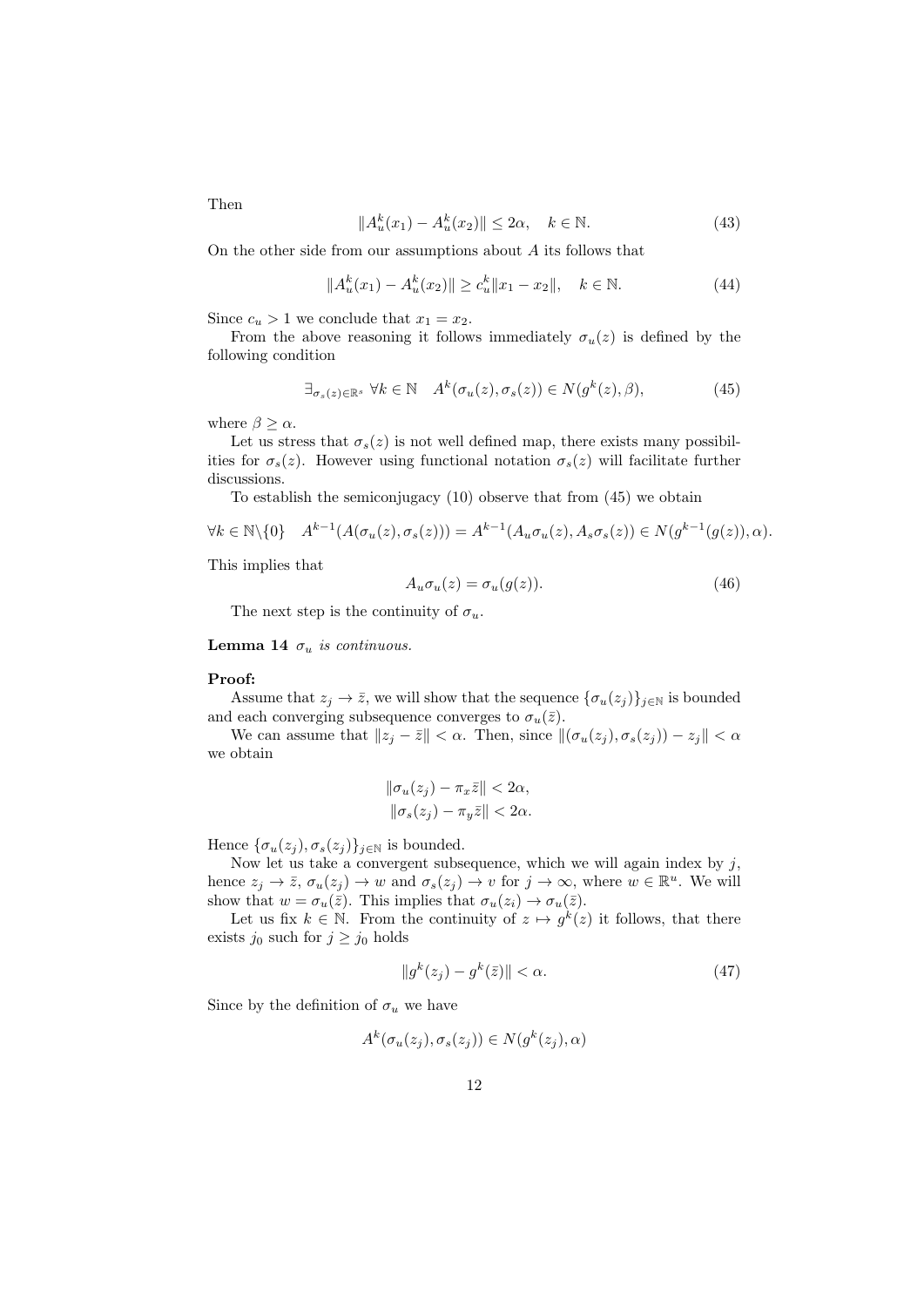(47) implies that

$$
||A^k(\sigma_u(z_j), \sigma_s(z_j)) - g^k(\bar{z})|| \leq 2\alpha.
$$

By passing to the limit with *j* we obtain

$$
||A^k(w,v) - g^k(\bar{z})|| \le 2\alpha.
$$
\n(48)

п

ī

Since (48) holds for all  $k \in \mathbb{N}$ , then by (45)  $w = \sigma_u(\bar{z})$ .

It remains to show the surjectivity of  $\sigma_u$ .

For this let us set  $z = (x_0, 0)$  and consider the following chain of covering relations

$$
N(z, \alpha) \stackrel{g}{\Longrightarrow} N(Az, \alpha) \stackrel{g}{\Longrightarrow} N(A^2 z, \alpha) \stackrel{g}{\Longrightarrow} N(A^3 z, \alpha) \stackrel{g}{\Longrightarrow} \dots
$$
 (49)

From Theorem 28 applied to (49) it follows that there exists  $\bar{z}$ , such that

$$
g^k(\bar{z}) \in N(A^k(z), \alpha), \quad k \in \mathbb{N}.
$$

Hence

$$
A^k((x_0,0)) \in N(g^k(\bar{z}), 2\alpha), \quad \forall k \in \mathbb{N}.
$$
 (50)

From (45) it follows that

 $x_0 = \sigma_u(\bar{z})$ .

Since  $x_0$  was arbitrary, so  $\sigma_u$  is onto.

## **2.7 From global to local Grobman-Hartman theorem**

The transition from the global to the local version of the Grobman-Hartman theorem is very standard, see for example [Pu, Ze]. We include it here for the sake of completeness sake.

Assume that  $\varphi : \mathbb{R}^n \to \mathbb{R}^n$  is a diffeomorphism satisfying

$$
\varphi(z) = Az + h(z),\tag{51}
$$

where  $A \in \mathbb{R}^{n \times n}$  is a linear hyperbolic isomorphism and

$$
h(0) = 0, \quad Dh(0) = 0.
$$
 (52)

Let us fix  $\epsilon > 0$ . There exists  $\delta > 0$ , such that

$$
||Dh(z)|| < \epsilon, \quad ||z|| \le \delta. \tag{53}
$$

Let  $t : \mathbb{R}_+ \to \mathbb{R}_+$  be a smooth function such that

$$
t(r) = r, \quad r \le \delta/2,\tag{54}
$$

$$
t(r) = w < \delta, \quad r \ge \delta,
$$
\n<sup>(55)</sup>

$$
t(r_1) \leq t(r_2), \quad r_1 < r_2 \tag{56}
$$

$$
0 < t'(r) < 1, \quad r \in [\delta/2, \delta]. \tag{57}
$$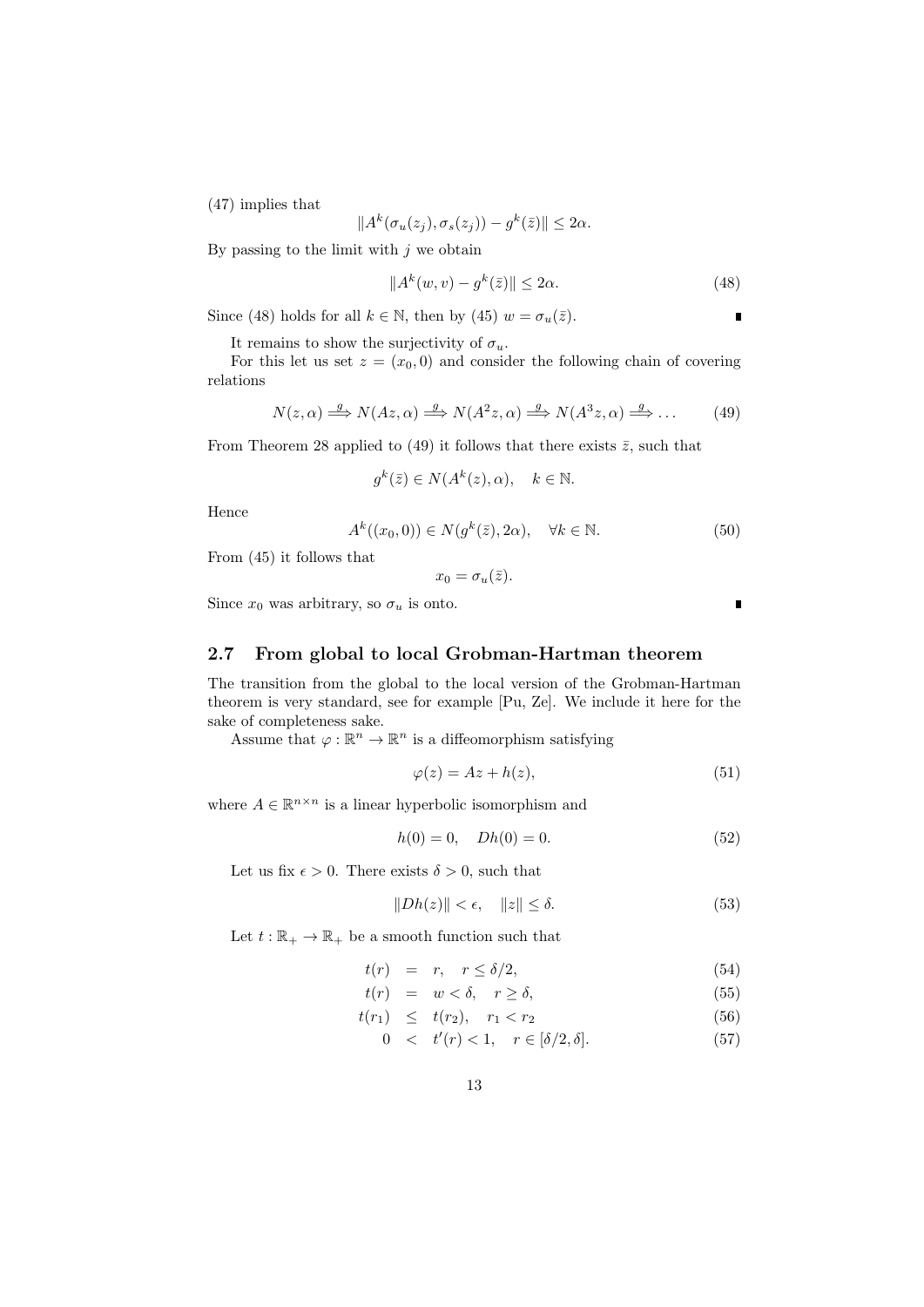Consider now the function  $R : \mathbb{R}^n \to \mathbb{R}^n$  given by

$$
R(0) = 0, \qquad R(z) = \frac{t(||z||)z}{||z||}, z \neq 0
$$
\n(58)

It is easy to see that

$$
R(z) = z, \quad z \in \overline{B}(0, \delta/2), \tag{59}
$$

$$
R(\mathbb{R}^n) \quad \subset \quad \overline{B}(0, w), \tag{60}
$$

$$
||DR|| \leq 1. \tag{61}
$$

Consider now the following modification of  $\varphi$  given by

$$
\hat{\varphi}(z) = Az + h(R(z)).\tag{62}
$$

It is easy to see that

$$
\hat{\varphi}(z) = \varphi(z), \qquad z \in \overline{B}(0, \delta_2) \tag{63}
$$

$$
||h(R(z))|| \leq \epsilon \delta, \qquad z \in \mathbb{R}^n,
$$
\n(64)

$$
||D(h \circ R)(z)|| \leq \epsilon, \qquad z \in \mathbb{R}^n. \tag{65}
$$

It is clear that by taking  $\epsilon$  and  $\delta$  small enough  $h \circ R$  will satisfy the smallness assumption in Theorem 1 hence we will obtain the local conjugacy, which is the Grobman-Hartman theorem.

# **3 H¨older regularity of** *ρ*

It is know that the conjugating homeomorphism from Theorem 1 is Hölder. The geometric proof of this fact is given in the Katok-Hasselblatt book [KH]. In fact this is a particular case of a more general result about the Hölder regularity of the conjugacy between hyperbolic invariant sets. In [KH] not effort was made to estimate the Hölder exponent in the context of the global Grobman-Hartman theorem.

Using the functional analysis type approach the Hölder continuity of the conjugating homeomorphism was established by Barreira and Valls [BV], Bellitskii [B], Bellitskii and Rayskin [BR] (see [BV] and references given there for other related papers) and apparently the best value of the Hölder exponent was obtained.

Our goal is to show the Hölder property for  $\rho = \sigma^{-1}$ , the map from the conjugacy established in Theorem 1. The main result in this section is Theorem 18. The same arguments apply also to  $\sigma$ . We show that we can obtain the same estimate as in [BV, B, BR].

**Lemma 15** *Let Q, A, q be as in the proof of Theorem 1. If*  $Q(z_1 - z_2) \geq 0$ *,*  $z_1 \neq z_2$ *. Then*  $Q(g(z_1) - g(z_2)) > 0$  *and* 

$$
\|\pi_x g(z_1) - \pi_x g(z_2)\| > \theta_u \|\pi_x z_1 - \pi_x z_2\|,\tag{66}
$$

*where*  $\theta_u = c_u - 2\epsilon_0 > 1$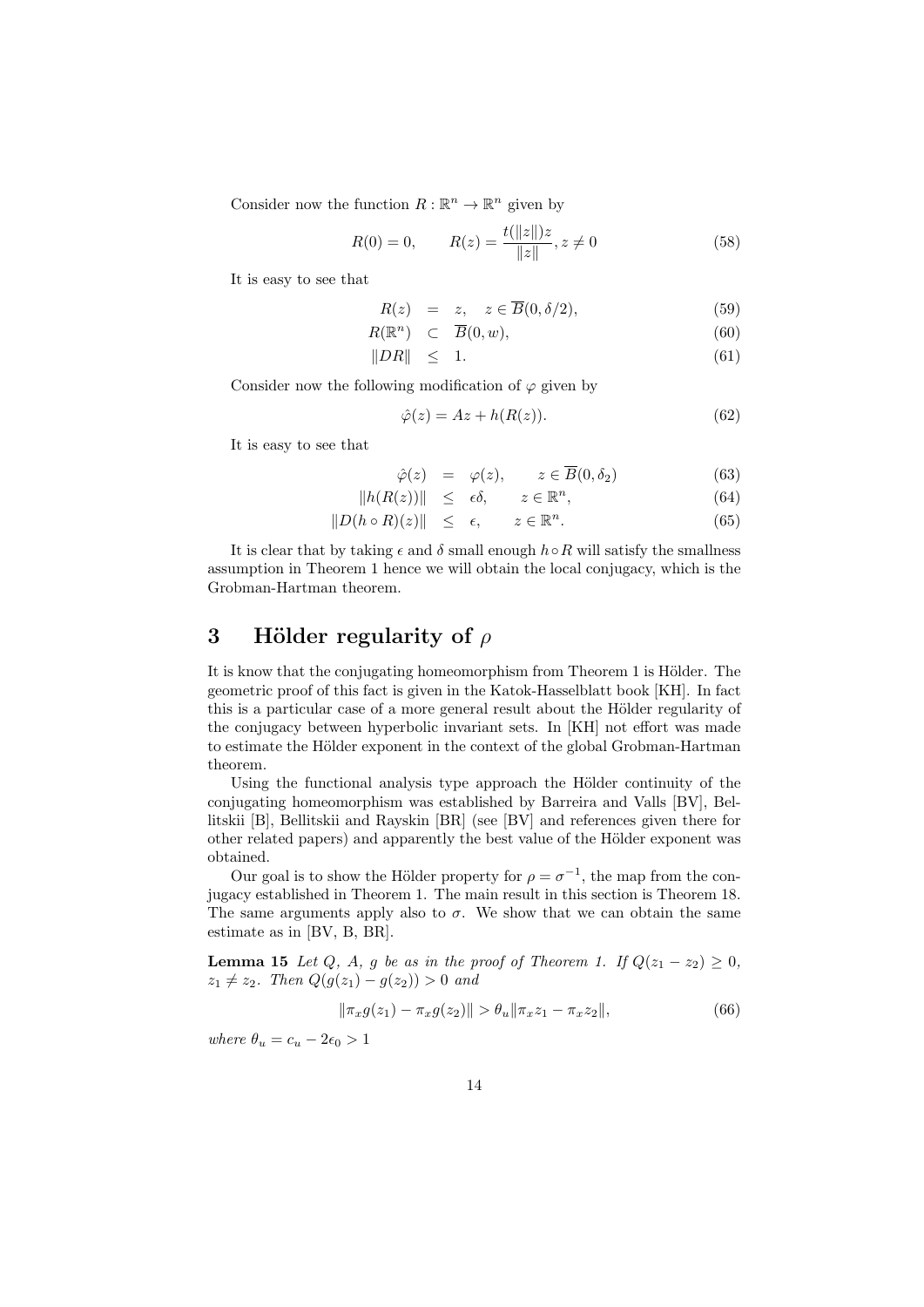**Proof:** From the cone condition (Lemma 7) it follows that  $Q(g(z_1)-g(z_2)) > 0$ . Since  $Q(z_1 - z_2) \geq 0$ , hence

$$
\|\pi_x z_1 - \pi_x z_2\| \ge \|\pi_y z_1 - \pi_y z_2\|.\tag{67}
$$

We have

$$
\pi_x g(z_1) - \pi_x g(z_2) = \int_0^1 D\pi_x g(t(z_1 - z_2) + z_2) dt \cdot (z_1 - z_2) =
$$
  

$$
A_u \pi_x (z_1 - z_2) + \int_0^1 \frac{\partial \pi_x h}{\partial x} (t(z_1 - z_2) + z_2) dt \cdot \pi_x (z_1 - z_2) +
$$
  

$$
\int_0^1 \frac{\partial \pi_x h}{\partial y} (t(z_1 - z_2) + z_2) dt \cdot \pi_y (z_1 - z_2).
$$

Hence for if  $Q(z_1 - z_2) \geq 0$  we obtain

$$
\|\pi_x g(z_1) - \pi_x g(z_2)\| \ge c_u \|\pi_x (z_1 - z_2)\| - 2\epsilon \|\pi_x (z_1 - z_2)\|.
$$

An analogous lemma holds for the inverse map.

**Lemma 16** *Let Q, A, g, ρ be as in the proof of Theorem 1. If*  $Q(z_1 - z_2) \leq 0$ *,*  $z_1 \neq z_2$ *. Then*  $Q(g^{-1}(z_1) - g^{-1}(z_2)) < 0$  and

$$
\|\pi_y g^{-1}(z_1) - \pi_y g^{-1}(z_2)\| > \theta_s \|\pi_y z_1 - \pi_y z_2\|,\tag{68}
$$

 $\blacksquare$ 

 $where \ \theta_s = \frac{1}{c_s + 2\epsilon} > 1$ 

**Proof:** From the cone condition (Lemma 7) it follows that  $Q(g^{-1}(z_1)-g^{-1}(z_2))$ 0.

Since  $Q(z_1 - z_2) \leq 0$ , hence

$$
\|\pi_y z_1 - \pi_y z_2\| \ge \|\pi_x z_1 - \pi_x z_2\|.\tag{69}
$$

We have for any *z*1*, z*<sup>2</sup>

$$
\pi_y g(z_1) - \pi_y g(z_2) = \int_0^1 D \pi_y g(t(z_1 - z_2) + z_2) dt \cdot (z_1 - z_2) =
$$
  

$$
A_s \pi_y (z_1 - z_2) + \int_0^1 \frac{\partial \pi_y h}{\partial x} (t(z_1 - z_2) + z_2) dt \cdot \pi_x (z_1 - z_2) +
$$
  

$$
\int_0^1 \frac{\partial \pi_y h}{\partial y} (t(z_1 - z_2) + z_2) dt \cdot \pi_y (z_1 - z_2).
$$

Hence if  $Q(g(z_1) - g(z_2))$  ≤ 0, then  $Q(z_1 - z_2)$  < 0 and we have

$$
\|\pi_y g(z_1) - \pi_y g(z_2)\| \le c_s \|\pi_y (z_1 - z_2)\| + 2\epsilon \|\pi_y (z_1 - z_2)\| =
$$
  

$$
(c_s + 2\epsilon) \|\pi_y (z_1 - z_2)\|,
$$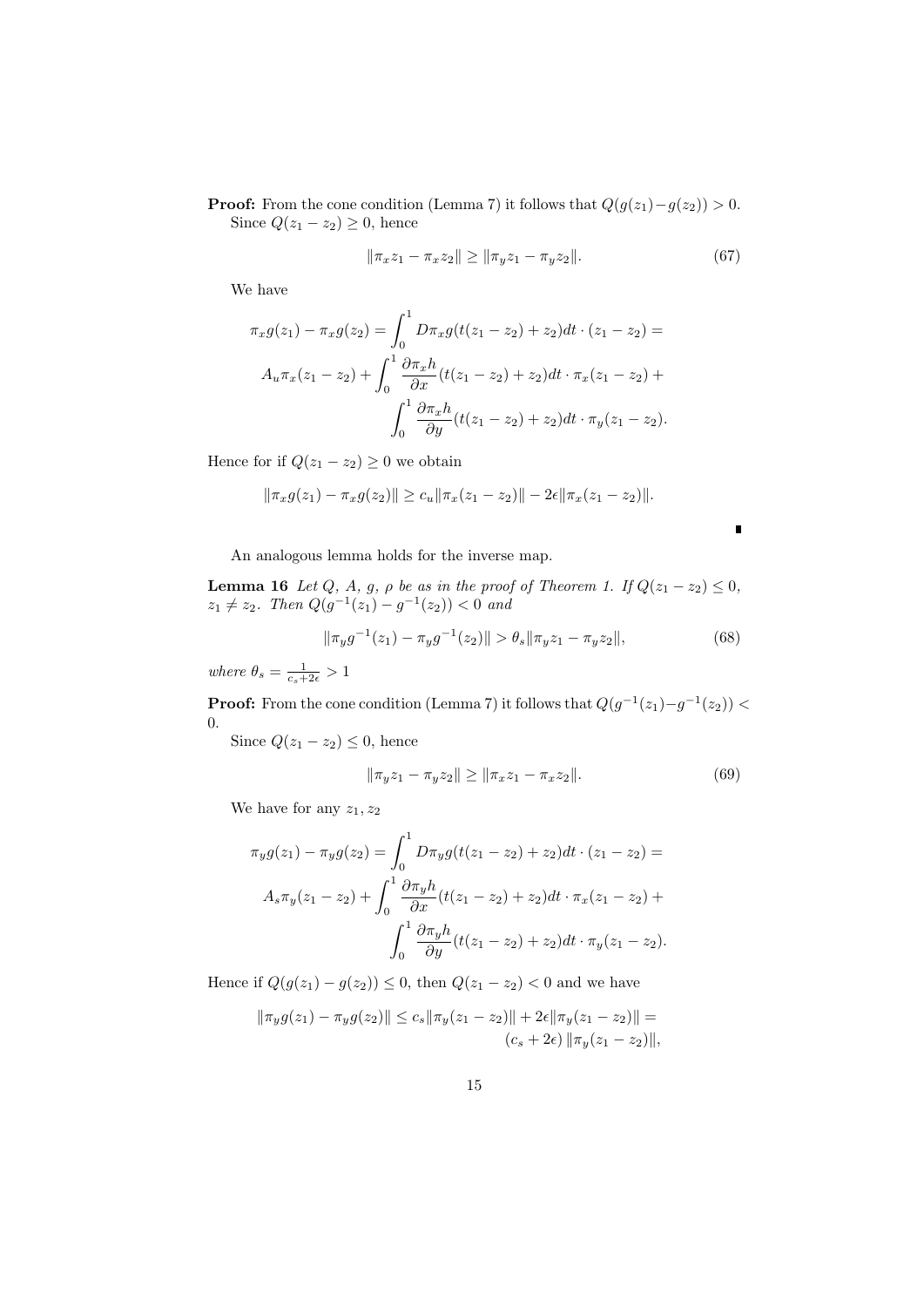which after the substitution  $z_i \mapsto g^{-1}z_i$  gives for  $Q(z_1 - z_2) \leq 0$  the following

$$
\|\pi_y z_1 - \pi_y z_2\| \le (c_s + 2\epsilon) \|\pi_y (g^{-1}(z_1) - g^{-1}(z_2))\|.
$$
 (70)

П

**Lemma 17** *Let*  $Q$ *,*  $A$ *,*  $g$ *,*  $\rho$  *be as in the proof of Theorem 1. Then for any*  $k \in \mathbb{Z}_+$  *holds* 

$$
\|\rho(z_1) - \rho(z_2)\| \le \frac{2\alpha}{\theta_u^k} + \left(\frac{\|A_u\|}{\theta_u}\right)^k \|z_1 - z_2\|, \quad \text{if } Q(\rho(z_1) - \rho(z_2)) \ge 0,\tag{71}
$$

$$
\|\rho(z_1) - \rho(z_2)\| \le \frac{2\alpha}{\theta_s^k} + \left(\frac{\|A_s^{-1}\|}{\theta_s}\right)^k \|z_1 - z_2\|, \quad \text{if } Q(\rho(z_1) - \rho(z_2)) \le 0. \tag{72}
$$

**Proof:** We will consider the case  $Q(\rho(z_1) - \rho(z_2)) \geq 0$ , the case  $Q(\rho(z_1) - \rho(z_2))$  $\rho(z_2)$ )  $\leq$  0 is analogous, one just need to consider the inverse maps.

From Lemma 15 (or Lemma 16 in the second case) applied to  $\rho(z_1)$  and  $\rho(z_2)$  it follows that for any  $k > 0$ 

$$
||g^{k}(\rho(z_1)) - g^{k}(\rho(z_2))|| = ||\pi_x g^{k}(\rho(z_1)) - \pi_x g^{k}(\rho(z_2))|| \ge
$$
  
\n
$$
\ge \theta_u^k ||\pi_x \rho(z_1) - \pi_x \rho(z_2)|| = \theta_u^k ||\rho(z_1) - \rho(z_2)||.
$$

Now we derive an upper bound on  $||g^k(\rho(z_1)) - g^k(\rho(z_2))||$ . Since  $g^k(\rho(z_i)) \in$  $N(A^k z_i, \alpha)$  for  $i = 1, 2$  we obtain

$$
||g^{k}(\rho(z_1)) - g^{k}(\rho(z_2))|| \le ||g^{k}(\rho(z_1)) - A^{k}z_1|| + ||A^{k}z_1 - A^{k}z_2|| + ||A^{k}z_2 - g^{k}(\rho(z_2))|| \le \alpha + ||A||^{k}||z_1 - z_2|| + \alpha = 2\alpha + ||A_{u}||^{k}||z_1 - z_2||.
$$

By combining the above inequalities we obtain

$$
\|\rho(z_1) - \rho(z_2)\| \le \frac{2\alpha}{\theta_u^k} + \left(\frac{\|A_u\|}{\theta_u}\right)^k \|z_1 - z_2\|.
$$
 (73)

$$
\qquad \qquad \blacksquare
$$

We are now ready to prove the Hölder regularity of  $\rho$ .

**Theorem 18** *Let*  $\gamma = \min\left(\frac{\ln \theta_u}{\ln \|A_u\|}, \frac{\ln \theta_s}{\ln \|A_s\|}\right)$ ln *∥A −*1 *s ∥* ). There exists  $C > 0$ , such that  $any \ z_1, z_2 \in \mathbb{R}^n, \ z_1 \neq z_2 \ and \ ||z_1 - z_2|| < 1 \ holds$ 

$$
\frac{\|\rho(z_1) - \rho(z_2)\|}{\|z_1 - z_2\|^\gamma} \le C,\tag{74}
$$

**Proof:** Observe first that  $||A_u|| \ge \theta_u > 1$  and  $||A_s^{-1}|| \ge \theta_s > 1$ .

Let us set  $\delta_0 = 1$ . Let us denote  $\delta = ||z_1 - z_2||$ . For any  $\gamma > 0$  and  $k \in \mathbb{Z}_+$ from Lemma 17 we have

$$
\frac{\|\rho(z_1) - \rho(z_2)\|}{\|z_1 - z_2\|^\gamma} \le \frac{2\alpha}{\theta^k} \delta^{-\gamma} + \left(\frac{L}{\theta}\right)^k \delta^{1-\gamma},\tag{75}
$$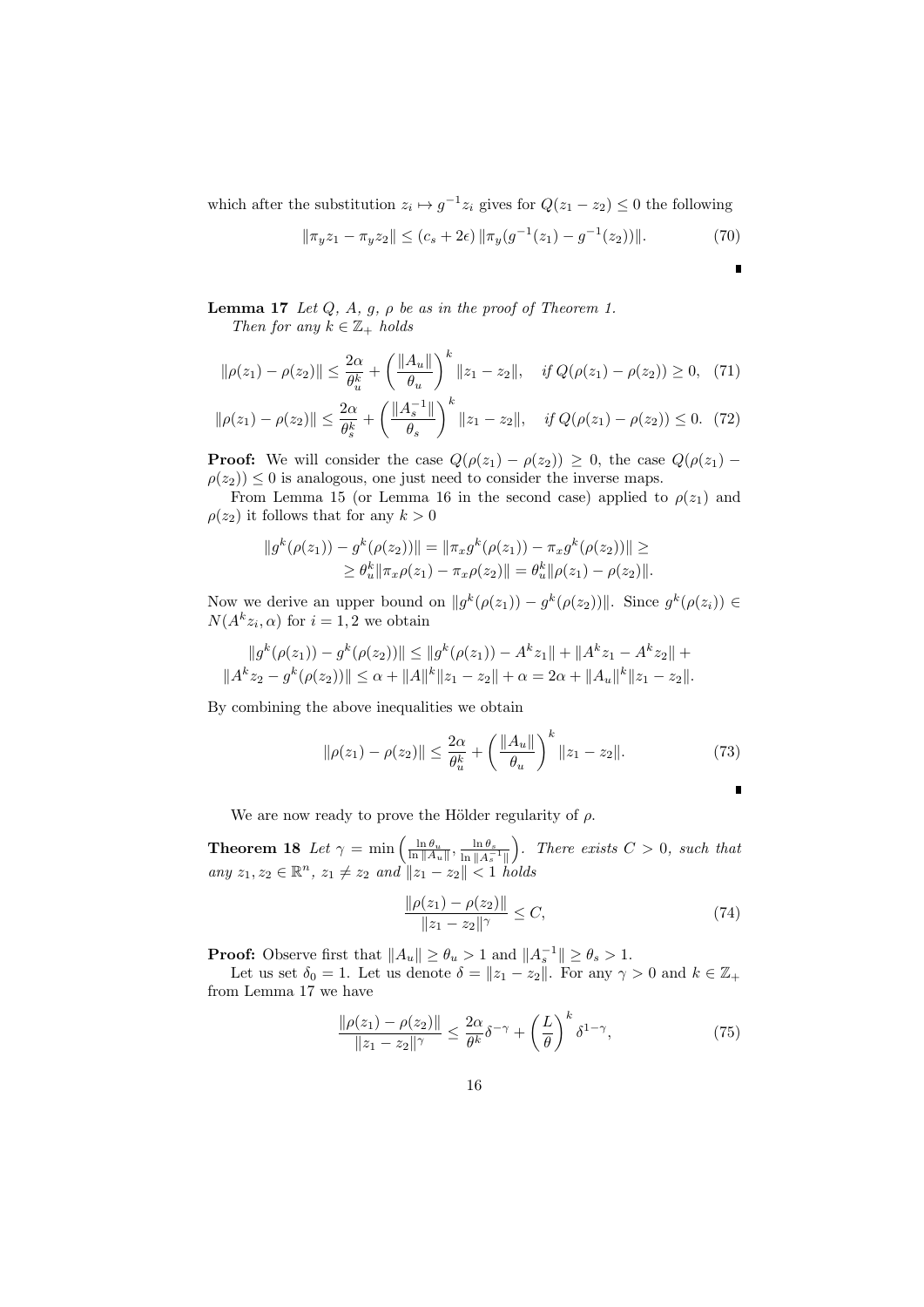where  $(\theta, L) = (\theta_u, ||A_u||)$  or  $(\theta, L) = (\theta_s, ||A_s^{-1}||)$ .

In the sequel we will find *C* which is good for each case separately, and then we chose the larger *C*.

Observe that  $(74)$  holds if there exists constants  $C_1$  and  $C_2$  such that for each  $0 < \delta < \delta_0$  there exists  $k \in \mathbb{Z}_+$  such that the following inequalities are satisfied

$$
\frac{2\alpha}{\theta^k} \delta^{-\gamma} \leq C_1,\tag{76}
$$

$$
\left(\frac{L}{\theta}\right)^k \delta^{1-\gamma} \leq C_2. \tag{77}
$$

We show that we can take

$$
C_1 = 2\alpha,\t\t(78)
$$

$$
C_2 = \frac{L}{\theta}.\tag{79}
$$

The strategy is as follows: first from (76) we compute *k* and then we insert it to (77), which will give an inequality, which should hold for any  $0 < \delta < \delta_0$ , this will produce bound for  $\gamma$ ,  $C_1$  and  $C_2$ .

From (76) we obtain

$$
\begin{array}{rcl}\n\theta^k & \geq & \frac{2\alpha\delta^{-\gamma}}{C_1}, \\
k\ln\theta & \geq & \ln\frac{2\alpha}{C_1} - \gamma\ln\delta.\n\end{array} \tag{80}
$$

Taking into account (78) we have

$$
k \ln \theta \ge -\gamma \ln \delta. \tag{81}
$$

We set  $k_0 = k_0(\delta) = -\frac{\gamma}{\ln \theta} \ln \delta$ .  $k_0$  might not belong to Z, but  $k_0 > 0$ . We set  $k = k(\delta) = \lfloor k_0 + 1 \rfloor$ , where  $\lfloor z \rfloor$  is the integer part of *z*. With this choice of  $k$  equation  $(81)$  is satisfied. Hence also  $(76)$  holds.

Now we work on (77). Since

$$
\left(\frac{L}{\theta}\right)^k \leq \left(\frac{L}{\theta}\right)^{k_0+1},
$$

then (77) is satisfied if the following inequality holds

$$
\left(\frac{L}{\theta}\right)^{1-\frac{\gamma}{\ln\theta}\ln\delta}\delta^{1-\gamma} \quad \leq \quad C_2.
$$

By taking the logarithm of both sides of the above inequality we obtain

$$
\left(1 - \frac{\gamma}{\ln \theta} \ln \delta\right) \ln \left(\frac{L}{\theta}\right) + (1 - \gamma) \ln \delta \leq \ln C_2.
$$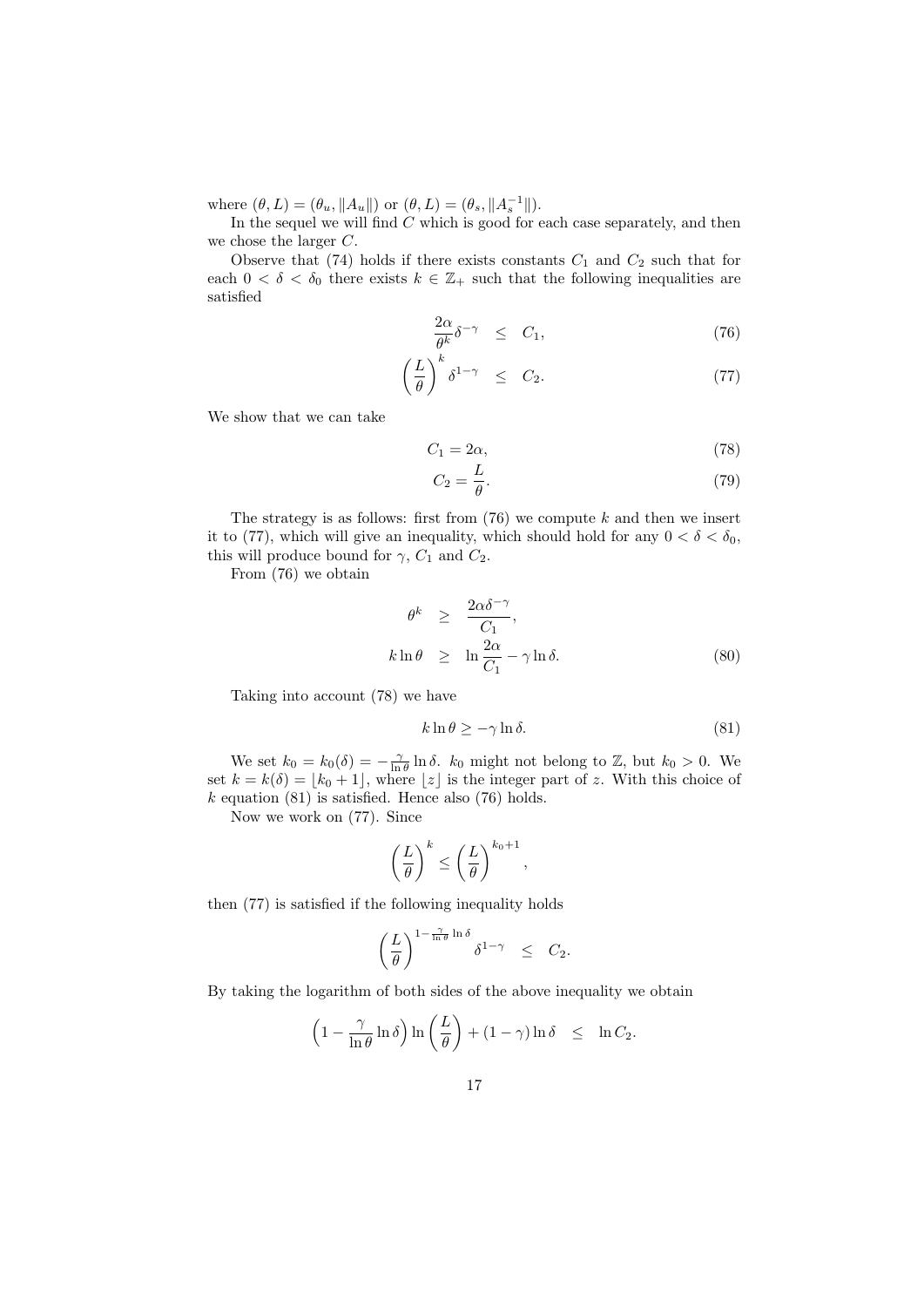Finally, after an rearrangement of terms arrive at

$$
\left(1 - \gamma \left(1 + \frac{\ln \frac{L}{\theta}}{\ln \theta}\right)\right) \ln \delta \leq \ln C_2 - \ln \frac{L}{\theta}.
$$

The last inequality should be satisfied for all  $\delta \leq \delta_0 = 1$ . Therefore, we need the coefficient on lhs by ln  $\delta$  to be nonnegative and the rhs to be nonnegative. It is easy to see that rhs is nonnegative with  $C_2$  given by  $(79)$ . For the lhs observe that

$$
1 + \frac{\ln \frac{L}{\theta}}{\ln \theta} = 1 + \frac{\ln L - \ln \theta}{\ln \theta} = \frac{\ln L}{\ln \theta}.
$$

Hence we obtain

$$
1-\gamma\frac{\ln L}{\ln\theta}\geq 0
$$

and finally

$$
\gamma \leq \frac{\ln \theta}{\ln L}.
$$

## **3.1 Comparison with known estimates**

In [BV, Theorem 1] (see also [B, BR]) the following estimate has been given for the Hölder exponent for the  $\rho$  and  $\rho^{-1}$  if the size of the perturbation goes to 0 (we use our notation)

$$
\alpha < \alpha_0 = \min\left\{-\frac{\ln r(A_s)}{\ln r(A_s^{-1})}, -\frac{\ln r(A_u^{-1})}{\ln r(A_u)}\right\},\tag{82}
$$

where  $r(A)$  denotes the spectral radius of the matrix  $A$ .

Let us consider our estimate of the Hölder exponent from Theorem 18. In the limit of vanishing perturbation we obtain (see Lemma 15 and 16)

$$
\theta_u = c_u, \quad \theta_s = \frac{1}{c_s}.\tag{83}
$$

П

Since from assumptions of Theorem 18 it follows that we can assume that

$$
\frac{1}{c_u} = \|A_u^{-1}\|, \qquad c_s = \|A_s\| \tag{84}
$$

we obtain

$$
\frac{\ln \theta_u}{\ln \|A_u\|} = \frac{\ln \frac{1}{\|A_u^{-1}\|}}{\ln \|A_u\|} = -\frac{\ln \|A_u^{-1}\|}{\ln \|A_u\|},
$$
  

$$
\frac{\ln \theta_s}{\ln \|A_s^{-1}\|} = \frac{\ln \frac{1}{\|A_s\|}}{\ln \|A_s^{-1}\|} = -\frac{\ln \|A_s\|}{\ln \|A_s^{-1}\|}.
$$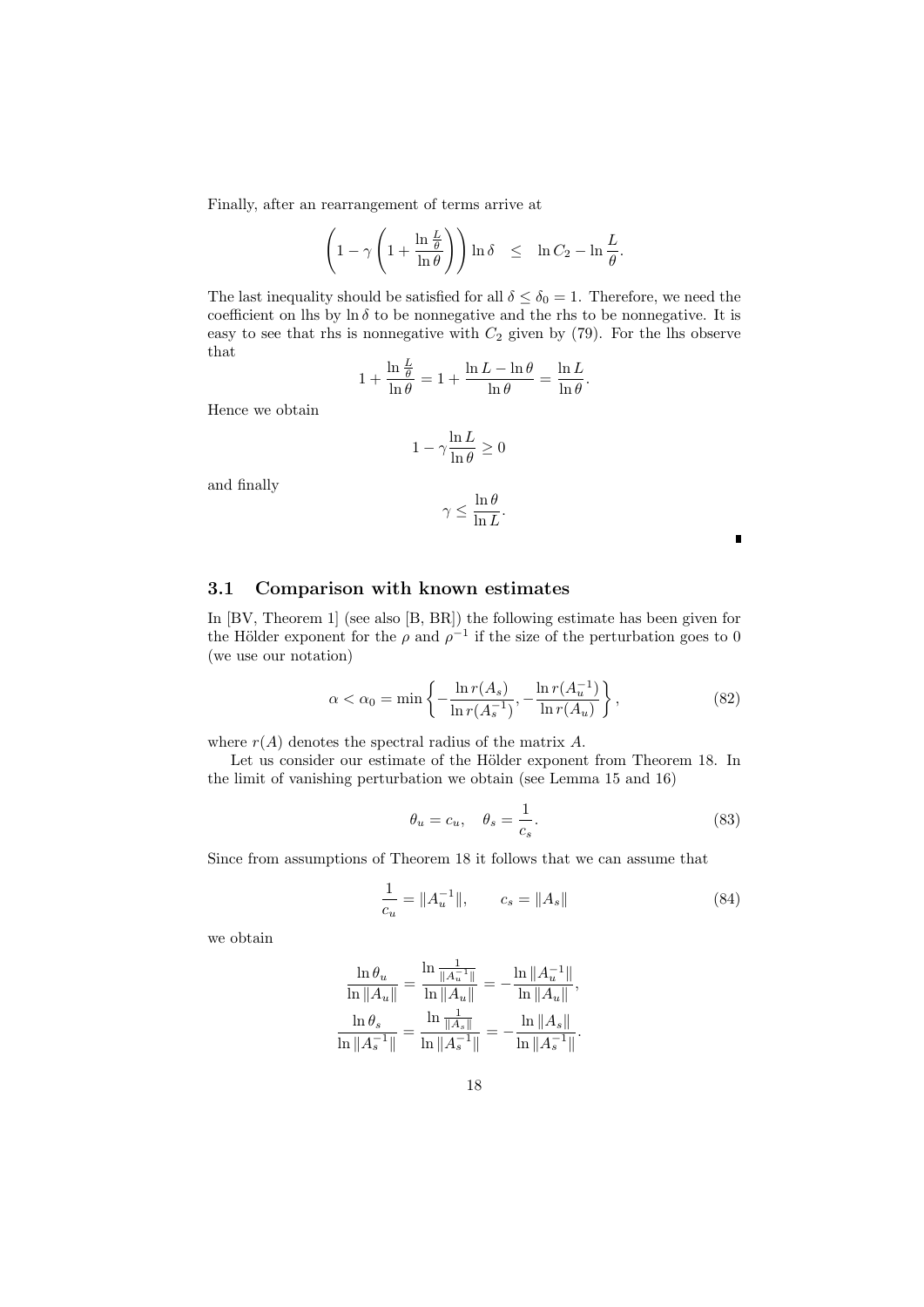Therefore our estimate for the Hölder exponent is

$$
\alpha_1 < \min\left\{ -\frac{\ln \|A_u^{-1}\|}{\ln \|A_u\|}, -\frac{\ln \|A_s\|}{\ln \|A_s^{-1}\|} \right\}. \tag{85}
$$

It differs from (82) by the exchange of the spectral radius of matrices in (82) by the norms of matrices. It is quite obvious by using the adapted norm we can get arbitrary close to the bound given by  $(82)$ . For example, if  $A_u$  and  $A_s$  are diagonalizable over R if we define the scalar product so that the eigenvectors are orthogonal, then we obtain  $||A_{u,s}^{\pm 1}|| = r(A_{u,s}^{\pm 1}).$ 

To conclude, we claim that we were able to reproduce the Hölder exponent from [BV, B, BR].

# **4 Grobman-Hartman Theorem for ODEs**

Consider an ode

$$
z' = f(z), \quad z \in \mathbb{R}^n,\tag{86}
$$

such that  $f \in C^1$  and 0 is a hyperbolic fixed point.

It is well know that the Grobman-Hartman theorem is also valid for (86). It can be obtained from Theorem 1 for time one map. In this section we would like to give a geometric proof, which will not reduce the proof to the map case, but rather we prefer a clean ODE version.

In such approach, the chain of covering relations along the full orbit will be replaced by an isolating segment along the orbit of a fixed diameter in the extended phase space (i.e.  $(t, z) \in \mathbb{R} \times \mathbb{R}^n$ ). The cone conditions for maps have also its natural analog, we will demand that

$$
\frac{d}{dt}Q(\varphi(t,z_1) - \varphi(t,z_2)) > 0.
$$
\n(87)

We will consider an ODE

$$
z' = Az + h(z), \quad z \in \mathbb{R}^n. \tag{88}
$$

We will have the following set of assumptions on *A* and *h*, which we will refer to as the *ODE-standard conditions*

• Assume that  $A: \mathbb{R}^n \to \mathbb{R}^n$  is a linear map of the following form

$$
A(x,y) = (A_u x, A_s y) \tag{89}
$$

where  $n = u + s$ ,  $A_u : \mathbb{R}^u \to \mathbb{R}^u$  and  $A_s : \mathbb{R}^s \to \mathbb{R}^s$  are linear maps such that

$$
(x, A_u x) \ge c_u \|x\|^2, \quad c_u > 0, \quad \forall x \in \mathbb{R}^u \tag{90}
$$

$$
(y, A_s y) \le -c_s \|y\|^2, \quad c_s > 0, \quad \forall y \in \mathbb{R}^s. \tag{91}
$$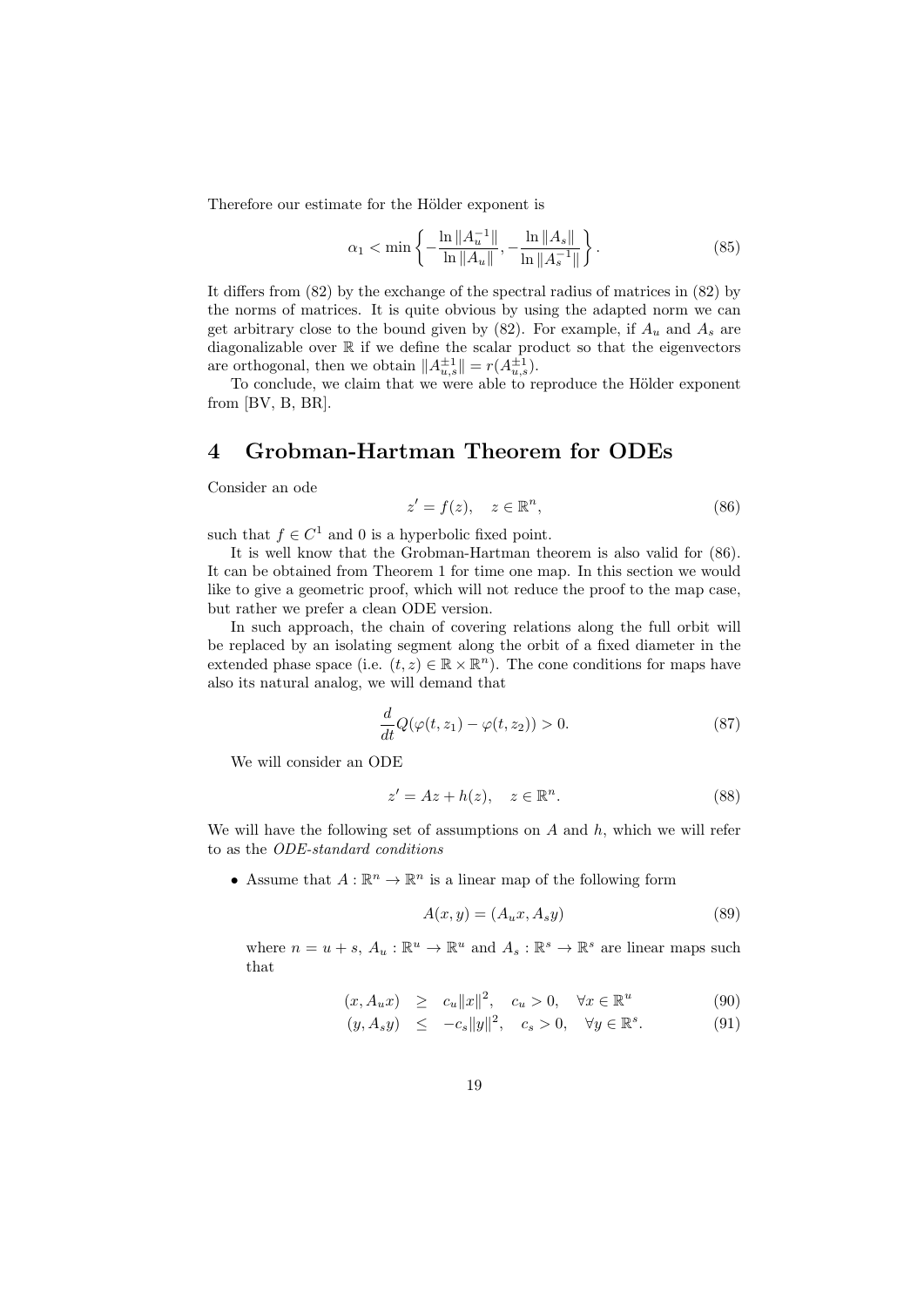• Assume that  $h: \mathbb{R}^n \to \mathbb{R}^n$  is of class  $C^1$  and there exists  $M > 0$  such that

$$
||h(x)|| \le M, \qquad \forall x \in \mathbb{R}^n \tag{92}
$$

Let  $\varphi$  be the (local) dynamical system induced by

$$
z' = Az + h(z). \tag{93}
$$

Here is a global version of Grobman-Hartman Theorem for ODEs, which is similar in spirit to Theorem 1.

**Theorem 19** *Assume ODE-standard conditions. Assume additionally that*

$$
||Dh(x)|| \le \epsilon, \qquad \forall x \in \mathbb{R}^n. \tag{94}
$$

*Under the above assumptions there exists*  $\epsilon_0 = \epsilon_0(A) > 0$ *, such that if*  $\epsilon$  <  $\epsilon_0(A)$ , then there exists a homeomorphism  $\rho : \mathbb{R}^n \to \mathbb{R}^n$  such that for any  $t \in \mathbb{R}$ *holds*

$$
\rho(\exp(At)z) = \varphi(t, \rho(z)).\tag{95}
$$

**Theorem 20** *Assume ODE-standard conditions.*

*Then there exists a continuous surjective map*  $\sigma : \mathbb{R}^n \to \mathbb{R}^n$  *such that for*  $any t ∈ ℝ holds$ 

$$
(\exp(At)\sigma(z)) = \sigma(\varphi(t,z)).\tag{96}
$$

In the sequel for  $\lambda \in [0,1]$  by  $\varphi^{\lambda} : \mathbb{R} \times \mathbb{R}^n \to \mathbb{R}^n$  we will denote the dynamical system induced by

$$
z' = f^{\lambda}(z) := Az + \lambda h(z). \tag{97}
$$

Before the proof of Theorems 19 and 20 we need first to develop some technical tools. The basic steps and constructions used in the proof are given in Section 4.4. We invite the reader to jump first to this section to see the overall picture of the proof and then consult other more technical sections when necessary.

#### **4.1** *φ λ* **is a global dynamical system**

**Lemma 21** *Assume ODE-standard conditions.*

*Then for every*  $(t, z) \in \mathbb{R} \times \mathbb{R}^n$   $\varphi^{\lambda}(t, z)$  *is defined.* 

**Proof:** Observe that

$$
||f_{\lambda}(z)|| \le ||A|| ||z|| + M.
$$
 (98)

ī

From this using the Gronwall inequality we obtain the following estimate

$$
||z(t)|| \le ||z(0)||e^{||A|| \cdot |t|} + \frac{M}{||A||} \left(e^{||A|| \cdot |t|} - 1\right).
$$
 (99)

This implies that  $\varphi^{\lambda}(t, z)$  is defined.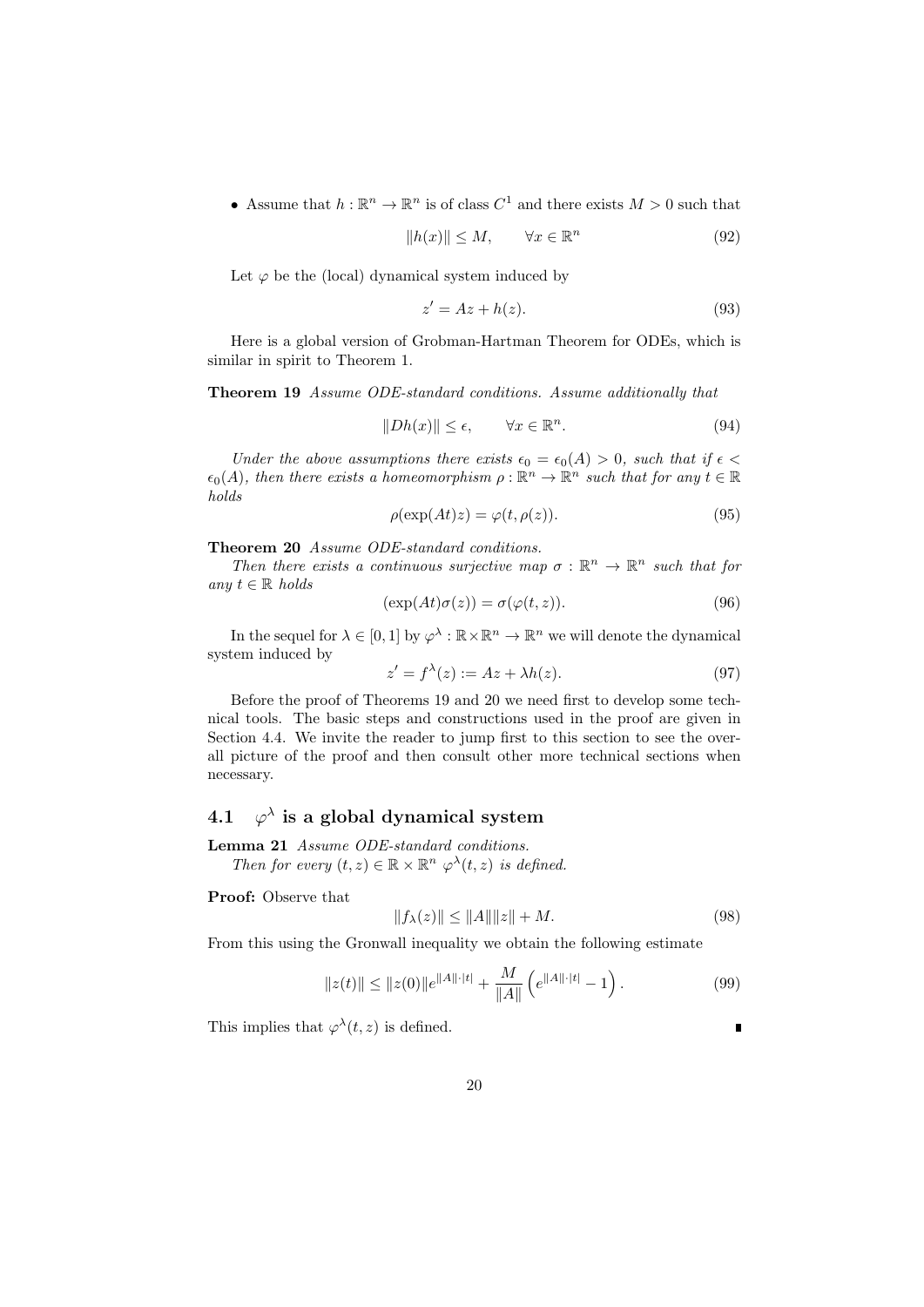### **4.2 Isolating segment**

We assume that the reader is familiar with the notion of the isolating segment for an ode. It has its origin in the Conley index theory [C] and was developed in papers by Roman Srzednicki and his coworkers [S1, S2, S3, SW, WZ].

Roughly speaking, an isolating segment for a (non-autonomous) ode is the set in the extended phasespace (i.e.  $(t, z) \in \mathbb{R} \times \mathbb{R}^n$ ), whose boundaries are sections of the vector field. The precise definition can be found Appendix 6.

**Lemma 22** *Assume ODE-standard conditions.*<br> *There exists*  $\hat{\alpha} = \max\left(\frac{2M}{c_u}, \frac{2M}{c_s}\right)$ , such that  $\hat{\theta}$ , such that for  $\alpha > \hat{\alpha}$  and for any  $\lambda_1, \lambda_2 \in$  $[0, 1]$  *and*  $z_0 \in \mathbb{R}^n$  *the set* 

$$
N_{\lambda_1}(z_0, \alpha) = \{ (t, (x, y)) \mid (x - \pi_x \varphi^{\lambda_1}(t, z_0))^2 \le \alpha^2, \quad (y - \pi_y \varphi^{\lambda_1}(t, z_0))^2 \le \alpha^2 \}
$$

*with*

$$
N_{\lambda_1}^-(z_0, \alpha) = \{ (t, (x, y)) \in N_{\lambda_1}(z_0, \alpha) \mid (x - \pi_x \varphi^{\lambda_1}(t, z_0))^2 = \alpha^2 \},\qquad(100)
$$

$$
N_{\lambda_1}^+(z_0, \alpha) = \{ (t, (x, y)) \in N_{\lambda_1}(z_0, \alpha) \mid (y - \pi_y \varphi^{\lambda_1}(t, z_0))^2 = \alpha^2 \}. \tag{101}
$$

*is an isolating segment for*  $\varphi^{\lambda_2}$ .

**Proof:** Let us introduce the following notation

$$
L^{-}(t, x, y) = (x - \pi_x \varphi^{\lambda_1}(t, z_0))^2 - \alpha^2,
$$
\n(102)

$$
L^{+}(t, x, y) = (y - \pi_{y} \varphi^{\lambda_{1}}(t, z_{0}))^{2} - \alpha^{2}.
$$
 (103)

The outside normal vector field to  $N_{\lambda_1}^-(z_0, \alpha)$  is given by  $\nabla L^-$ . We have

$$
\frac{\partial L^{-}}{\partial t}(t, x, y) = -2(x - \pi_x \varphi^{\lambda_1}(t, z_0)) \cdot \pi_x f^{\lambda_1}(\varphi^{\lambda_1}(t, z_0))) =
$$
  
\n
$$
-2(x - \pi_x \varphi^{\lambda_1}(t, z_0)) \cdot (A_u \varphi^{\lambda_1}(t, z_0) + \lambda_1 \pi_x h(\varphi^{\lambda_1}(t, z_0)))
$$
  
\n
$$
\frac{\partial L^{-}}{\partial x}(t, x, y) = 2(x - \pi_x \varphi^{\lambda_1}(t, z_0)),
$$
  
\n
$$
\frac{\partial L^{-}}{\partial y}(t, x, y) = 0.
$$

We verify the exit condition by checking that for  $(t, z) \in N_{\lambda_1}^-(z_0, \alpha)$  holds  $\nabla L^{-}(t, z) \cdot (1, f^{\lambda_2}(t, z)) > 0.$ 

We have for  $(t, (x, y)) \in N_{\lambda_1}^-(z_0, \alpha)$ 

$$
\frac{1}{2}\nabla L^-(t,z)\cdot(1,f^{\lambda_2}(t,z)) =
$$
  
-(x -  $\pi_x\varphi^{\lambda_1}(t,z_0))\cdot(A_u\varphi^{\lambda_1}(t,z_0) + \lambda_1\pi_xh(\varphi^{\lambda_1}(t,z_0))) +$   

$$
(x - \pi_x\varphi^{\lambda_1}(t,z_0))\cdot(A_ux + \lambda_2\pi_xh(x,y)) =
$$
  

$$
(x - \pi_x\varphi^{\lambda_1}(t,z_0))\cdot(A_u(x - \pi_x\varphi^{\lambda_1}(t,z_0))) +
$$
  

$$
(x - \pi_x\varphi^{\lambda_1}(t,z_0))\cdot(-\lambda_1\pi_xh(\varphi^{\lambda_1}(t,z_0)) + \lambda_2\pi_xh(x,y)) \ge
$$
  

$$
c_u\alpha^2 - 2\alpha M = \alpha(c_u\alpha - 2M).
$$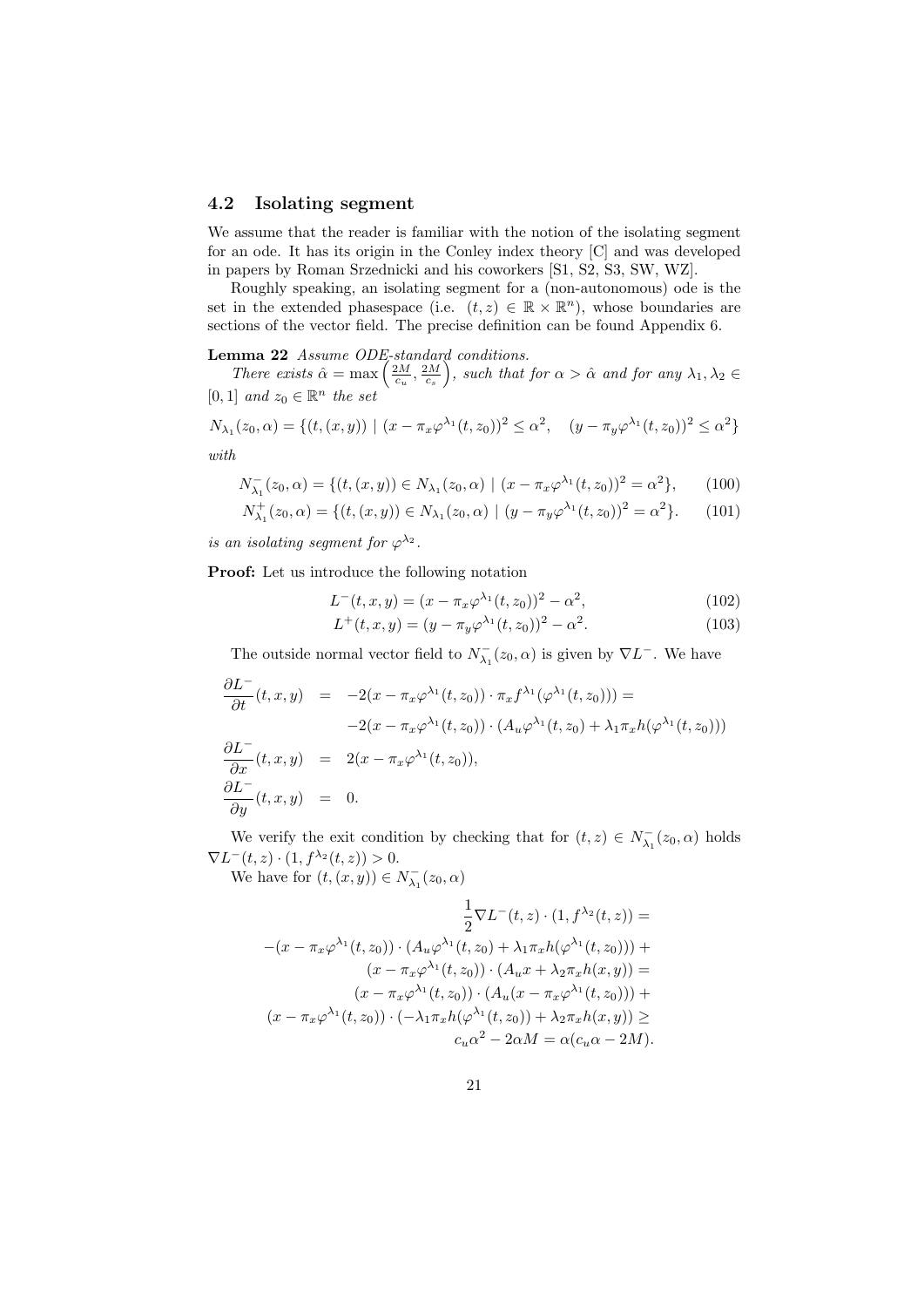We see that it is enough to take  $\hat{\alpha} > \frac{2M}{c_u}$ .

For the verification of the entry condition we will show that for  $(t, z) \in$  $N^+_{\lambda_1}(z_0, \alpha)$  holds  $\nabla L^+(t, z) \cdot (1, f^{\lambda_2}(t, z)) < 0.$ 

The outside normal vector field to  $N^+_{\lambda_1}(z_0, \alpha)$  is given by  $\nabla L^+$ . We have

$$
\frac{\partial L^+}{\partial t}(t, x, y) = -2(y - \pi_y \varphi^{\lambda_1}(t, z_0)) \cdot \pi_y f^{\lambda_1}(\varphi^{\lambda_1}(t, z_0))) =
$$
  
\n
$$
-2(y - \pi_y \varphi^{\lambda_1}(t, z_0)) \cdot (A_s \varphi^{\lambda_1}(t, z_0) + \lambda_1 \pi_y h(\varphi^{\lambda_1}(t, z_0)))
$$
  
\n
$$
\frac{\partial L^+}{\partial x}(t, x, y) = 0,
$$
  
\n
$$
\frac{\partial L^+}{\partial y}(t, x, y) = 2(y - \pi_y \varphi^{\lambda_1}(t, z_0)).
$$

We have for  $(t, (x, y)) \in N_{\lambda_1}^+(z_0, \alpha)$ 

$$
\frac{1}{2}\nabla L^+(t,z)\cdot(1,f^{\lambda_2}(t,z)) =
$$
  
-(y -  $\pi_y\varphi^{\lambda_1}(t,z_0))\cdot(A_s\varphi^{\lambda_1}(t,z_0) + \lambda_1\pi_yh(\varphi^{\lambda_1}(t,z_0))) +$   

$$
(y - \pi_y\varphi^{\lambda_1}(t,z_0))\cdot(A_yy + \lambda_2\pi_yh(x,y)) =
$$
  

$$
(y - \pi_y\varphi^{\lambda_1}(t,z_0))\cdot(A_s(y - \pi_y\varphi^{\lambda_1}(t,z_0))) +
$$
  

$$
(y - \pi_y\varphi^{\lambda_1}(t,z_0))\cdot(-\lambda_1\pi_yh(\varphi^{\lambda_1}(t,z_0)) + \lambda_2\pi_yh(x,y)) \le
$$
  

$$
-c_s\alpha^2 + 2\alpha M = \alpha(-c_s\alpha + 2M).
$$

We see that it is enough to take  $\hat{\alpha} > \frac{2M}{c_s}$ .

.

The following theorem will be obtained using the ideas from the proof of the Wazewski Rectract Theorem [Wa] (see also [C]). We will present the details.

**Theorem 23** *Assume ODE-standard conditions. Let*  $\alpha > \hat{\alpha}$ *, where*  $\hat{\alpha}$  *is defined in Lemma 22.*

*Then for any*  $\lambda_1, \lambda_2 \in [0,1]$  *and*  $z_0 \in \mathbb{R}^n$ *, there exists*  $z_1 \in \mathbb{R}^n$ *, such that for*  $all t ∈ ℝ holds$ 

$$
\varphi^{\lambda_2}(t, z_1) \in \varphi^{\lambda_1}(t, z_0) + B_u(0, \alpha) \times B_s(0, \alpha).
$$
 (104)

 $\blacksquare$ 

**Proof:** We will show that for any  $T > 0$  there exists  $z_T \in z_0 + \overline{B}_u(0, \alpha) \times \overline{B}_s(0, \alpha)$ such that

$$
\varphi^{\lambda_2}(t, z_T) \in \varphi^{\lambda_1}(t, z_0) + \overline{B}_u(0, \alpha) \times \overline{B}_s(0, \alpha), \quad t \in [-T, T]. \tag{105}
$$

Observe that once (105) is established by choosing a convergent subsequence from  $z_n \to \overline{z}$  for  $n \in \mathbb{Z}_+$  we obtain an orbit for  $\varphi^{\lambda_2}$  satisfying

$$
\varphi^{\lambda_2}(t, z_1) \in \varphi^{\lambda_1}(t, z_0) + \overline{B}_u(0, \alpha) \times \overline{B}_s(0, \alpha).
$$
 (106)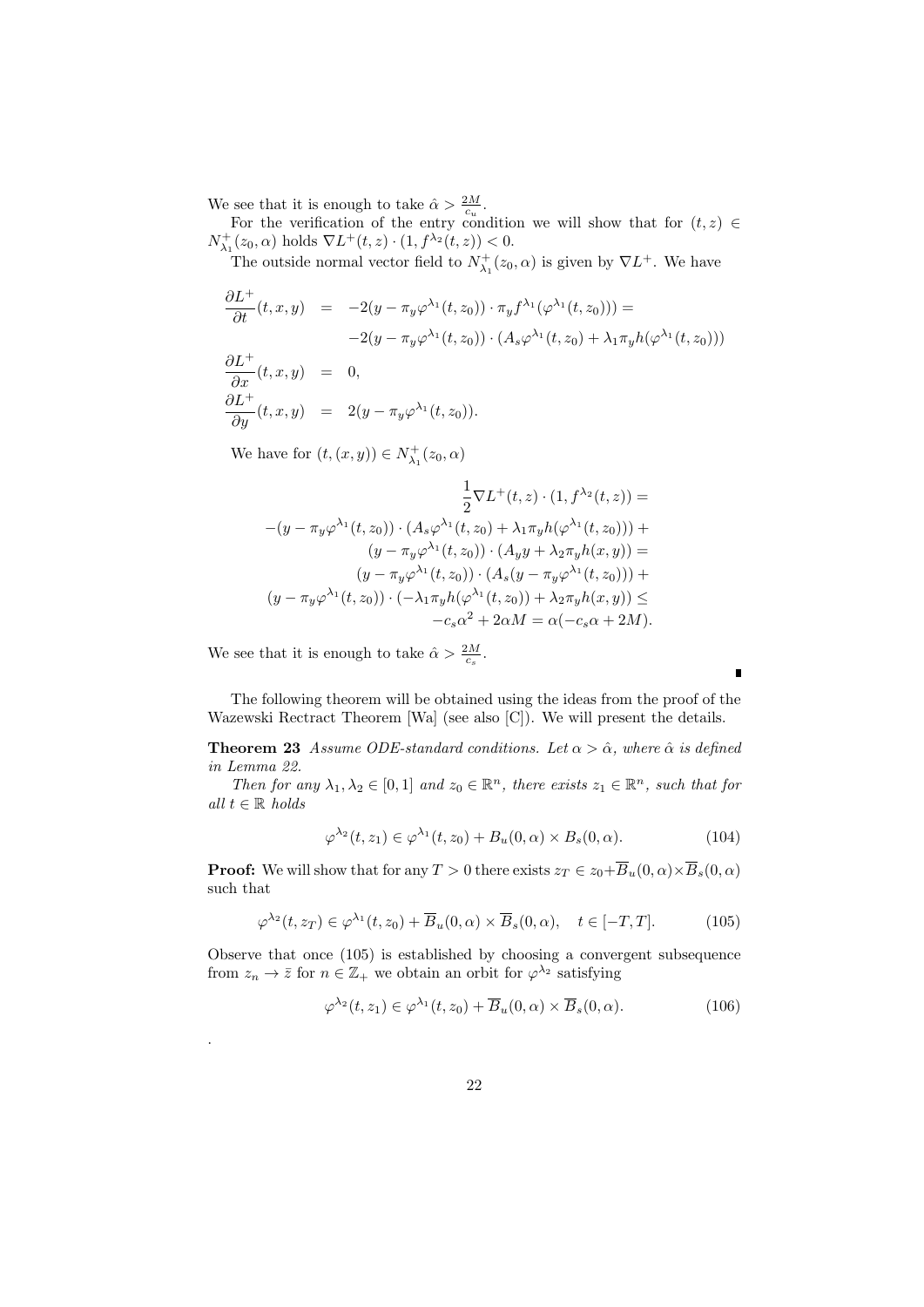From Lemma 22 it follows that  $N_{\lambda_1}(z,\alpha)$  is an isolating segments for  $\varphi^{\lambda_2}$ for any  $\lambda_2$ .

Let us fix  $T > 0$ . We define map  $h : [0, 2T] \times \overline{B}_u(0, \alpha) \times \overline{B}_s(0, \alpha) \rightarrow$  $B_u(0, \alpha) \times B_s(0, \alpha)$  as follows. Let  $\tau : N_{\lambda_1}(z_0, \alpha) \to \mathbb{R} \cup {\infty}$  be the exit time function from isolating segment  $N_{\lambda_1}(z_0, \alpha)$  for the process  $\varphi^{\lambda_2}$ . From the properties of the isolating segments (see Appendix 6) it follows that this function is continuous.

The map  $h(s, \cdot)$  does the following: in the coordinate frame with moving origin given by  $\varphi^{\lambda_1}(s-T, z_0)$  to a point *z* we assign  $\varphi^{\lambda_2}(s, z)$  if *s* is smaller than the exit time, or the exit point (all in the moving coordinate frame).

The precise definition of *h* is as follows: let

$$
i(z) = z + \varphi^{\lambda_1}(-T, z_0), \quad \tau_i(z) = \tau(-T, i(z)) \tag{107}
$$

then

$$
h(s,z) = \begin{cases} \varphi^{\lambda_2}(s,i(z)) - \varphi^{\lambda_1}(s-T,z_0), & \text{if } s \ge \tau_i(z) \\ \varphi^{\lambda_2}(\tau_i(z),i(z)) - \varphi^{\lambda_1}(\tau_i(z)-T,z_0) & \text{otherwise.} \end{cases} \tag{108}
$$

To prove (105) it is enough to show that there exists  $z \in z_0 + \overline{B}_u(0, \alpha) \times$  $\overline{B}_s(0,\alpha)$  such that

$$
\tau(-T, z + \varphi^{\lambda_1}(-T, z_0)) < 2T. \tag{109}
$$

П

We will reason by contradiction and assume that no such *z* exists. Since  $N_{\lambda_1}(z_0, \alpha)$  is an isolating segment we see that *h* satisfies the following conditions

$$
h(2T, z) \in (\partial B_u(0, \alpha)) \times \overline{B}_s(0, \alpha) \quad \forall z \in \overline{B}_u(0, \alpha) \times \overline{B}_s(0, \alpha), \quad (110)
$$

$$
h(0, z) = z, \quad \forall z \in B_u(0, \alpha) \times B_s(0, \alpha) \tag{111}
$$

$$
h(s, z) = z, \quad \forall s \in [0, 2T], \quad \forall z \in (\partial B_u(0, \alpha)) \times B_s(0, \alpha). \quad (112)
$$

This implies that *h* is the deformation retraction of  $\overline{B}_u(0, \alpha) \times \overline{B}_s(0, \alpha)$  onto  $(\partial B_u(0, \alpha)) \times \overline{B}_s(0, \alpha)$ . This is not possible because the homology groups of both spaces are different, hence (109) is true for some *z*.

Hence we obtained (106). To have (104) for  $z_1$  observe that from Lemma 22 it follows that  $(t, \varphi^{\lambda_2}(t, z_1)) \in \text{int } N_{\lambda_1}(z, \alpha)$  for all  $t \in \mathbb{R}$ , otherwise it will leave  $N_{\lambda_1}(z,\alpha)$  forward or backward in time. Therefore (104) is satisfied.

This finishes the proof.

## **4.3 Cone condition**

The cone condition for ODEs is treated using the methods from [ZCC] and the cones are defined in terms of a quadratic form.

In this subsection we work under assumptions of Theorem 19.

Let  $Q(x, y) = (x, x) - (y, y)$  be a quadratic form on  $\mathbb{R}^n$ .

By *Q* we will also denote a matrix, such that  $Q(z) = z^t Q z$ . In our case  $Q =$  $\int I_u = 0$ 0 *−I<sup>s</sup>* ] , where  $I_u \in \mathbb{R}^{u \times u}$  and  $I_s \in \mathbb{R}^{s \times s}$  are the identity matrices.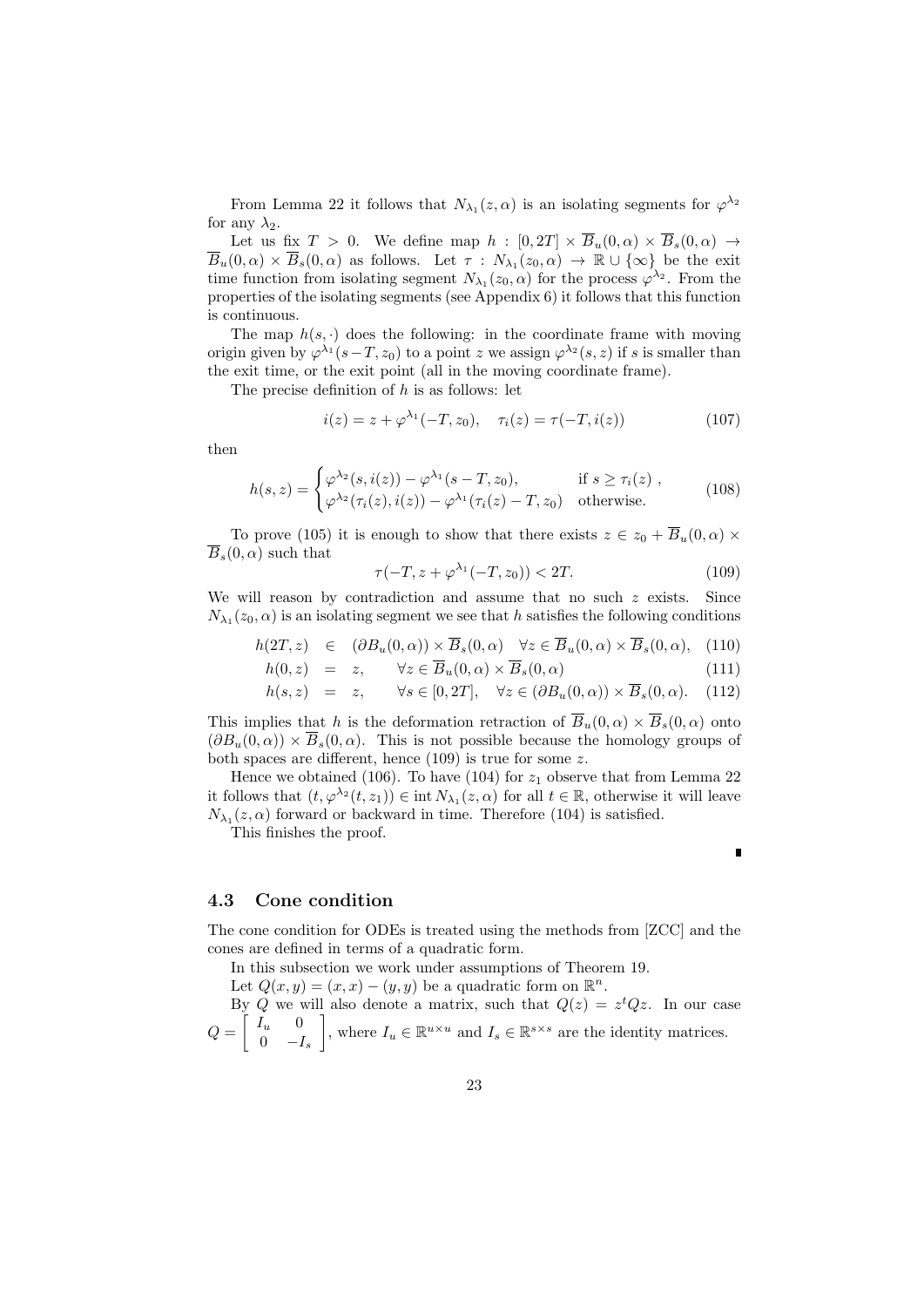**Lemma 24** *There exists*  $\epsilon_0 = \epsilon_0(A) > 0$  *such that if*  $\epsilon < \epsilon_0$ *, then there exists η* > 0 *such that for*  $\lambda \in [0,1]$  *holds the following* cone condition

$$
\frac{d}{dt}Q(\varphi^{\lambda}(t,z_1) - \varphi^{\lambda}(t,z_2)) \ge \pm \eta Q(\varphi^{\lambda}(t,z_1) - \varphi^{\lambda}(t,z_2)), \quad \forall z_1, z_2 \in \mathbb{R}^n. (113)
$$

**Proof:** It is enough to consider (113) for  $t = 0$ . We have

$$
\frac{d}{dt}Q(\varphi^{\lambda}(t,z_{1}) - \varphi^{\lambda}(t,z_{2}))_{t=0} =
$$
\n
$$
= (f^{\lambda}(z_{1}) - f^{\lambda}(z_{2}))^{t}Q(z_{1} - z_{2}) + (z_{1} - z_{2})^{t}Q(f^{\lambda}(z_{1}) - f^{\lambda}(z_{2})) =
$$
\n
$$
= (z_{1} - z_{2})^{t} (D(z_{1}, z_{2})^{t}Q + QD(z_{1}, z_{2})) (z_{1} - z_{2}),
$$

where

$$
D(z_1, z_2) = \int_0^1 Df^{\lambda}(z_2 + t(z_1 - z_2))dt = A + \lambda \int_0^1 Dh(z_2 + t(z_1 - z_2))dt
$$

We set

$$
C(z_1, z_2) = \int_0^1 Dh(z_2 + t(z_1 - z_2))dt,
$$

hence

$$
D(z_1, z_2) = A + \lambda C(z_1, z_2), \qquad ||C(z_1, z_2)|| \le \epsilon.
$$
 (114)

It is enough to prove that  $D^tQ + QD$  is positive definite. Observe first that  $A<sup>t</sup>Q + QA$  is positive definite. Indeed, we have for any  $z = (x, y) \in \mathbb{R}^n$ 

$$
v^{t}(A^{t}Q + QA)v = v^{t} \cdot \begin{pmatrix} A_{u}^{t} + A_{u} & 0 \\ 0 & -(A_{s}^{t} + A_{s}) \end{pmatrix} \cdot v =
$$
  

$$
x^{t}(A_{u}^{t} + A_{u})x - y^{t}(A_{s}^{t} + A_{s})y = 2(x, A_{u}x) - 2(y, A_{s}y) \ge
$$
  

$$
2c_{u}x^{2} + 2c_{s}y^{2} \ge 2 \min(c_{u}, c_{s})||v||^{2}.
$$

Since being a positive definite is an open property we see that the desired  $\eta > 0$  and  $\epsilon_0 > 0$  exist. ī

#### **Lemma 25** *Assume that*  $\epsilon < \epsilon_0$  *as in Lemma 24. Let*  $\lambda \in [0,1]$ *.*

*Assume that for some*  $z_1, z_2 \in \mathbb{R}^n$  *there exists*  $\beta$ *, such that for all*  $t \in \mathbb{R}$  *holds* 

$$
\|\varphi^{\lambda}(t, z_1) - \varphi^{\lambda}(t, z_2)\| \le \beta. \tag{115}
$$

*Then*  $z_1 = z_2$ *.* 

#### **Proof:**

Observe that from our assumption it follows that there exists  $\beta_1$ , such that

$$
|Q(\varphi^{\lambda}(t,z_1) - \varphi^{\lambda}(t,z_2))| \leq \beta_1, \qquad \forall t \in \mathbb{R}.
$$
 (116)

We consider two cases:  $Q(z_1 - z_2) \ge 0$  and  $Q(z_1 - z_2) < 0$ .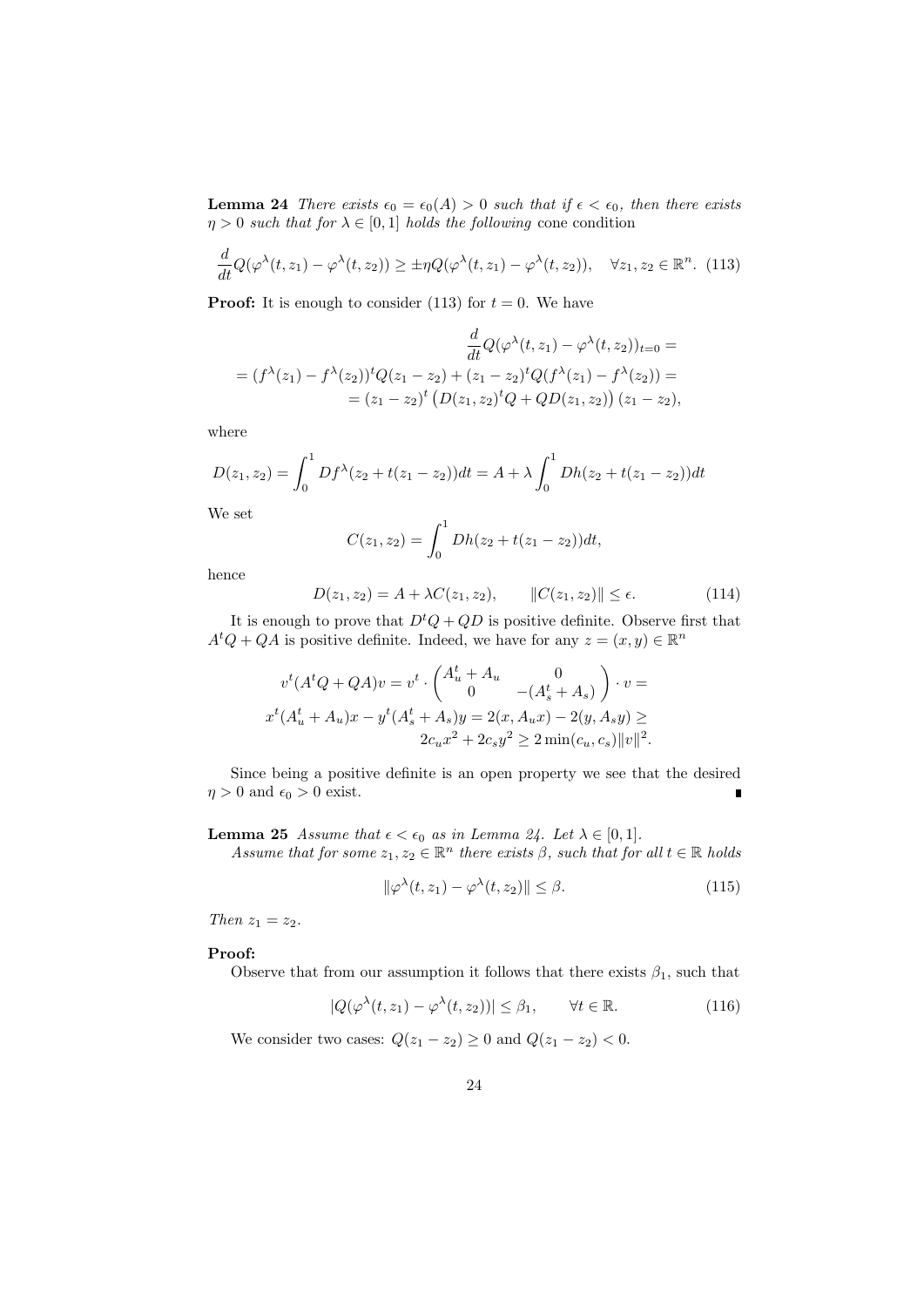Consider first  $Q(z_1 - z_2) \geq 0$ . From Lemma 24 it follows that for all  $t > 0$ holds  $Q(\varphi^{\lambda}(t, z_1) - \varphi^{\lambda}(t, z_2)) > 0$  and for any  $t_0, t > 0$  holds

$$
Q(\varphi^{\lambda}(t+t_0, z_1) - \varphi^{\lambda}(t+t_0, z_2)) \ge \exp(\eta t)Q(\varphi^{\lambda}(t_0, z_1) - \varphi^{\lambda}(t_0, z_2)). \tag{117}
$$

This is in a contradiction with (116).

Now we consider case  $Q(z_1 - z_2) < 0$ . It is easy to see that  $Q(\varphi^{\lambda}(t, z_1) \varphi^{\lambda}(t, z_2)$ ) < 0 for  $t < 0$ .

From the cone condition (Lemma 24) it follows that

$$
Q(\varphi^{\lambda}(t, z_1) - \varphi^{\lambda}(t, z_2)) < \exp(-\eta t)Q(z_1 - z_2), \quad t < 0. \tag{118}
$$

п

Hence

$$
|Q(\varphi^{\lambda}(t, z_1) - \varphi^{\lambda}(t, z_2))| > \exp(\eta|t|)|Q(z_1 - z_2)|, \qquad t < 0.
$$
 (119)

This is in a contradiction with (116).

This finishes the proof.

## **4.4 Proof of Theorems 19 and 20.**

The proof follows the pattern of the proof of Theorems 1 and 2. Below we will just list the basic steps of the proof.

We define  $\sigma : \mathbb{R}^n \to \mathbb{R}^n$  and a multivalued map  $\rho$  from  $\mathbb{R}^n$  to subsets of  $\mathbb{R}^n$ . In the case of the proof of Theorem 1  $\rho$  we will show that  $\rho$  is single valued, i.e.  $\rho:\mathbb{R}^n\to\mathbb{R}^n$ .

- **1** let us fix  $\alpha > \hat{\alpha}$ , where  $\hat{\alpha}$  is obtained in Lemma 22,
- **2** for  $z \in \mathbb{R}^n$ , from Lemma 22 with  $\lambda_1 = 1$  and  $\lambda_2 = 0$  we have an isolating segment  $N_0(z,\alpha)$  for  $\varphi^1$ .
- **3.1** in the context of the proof of Theorem 19: from Theorem 23 and Lemma 25 it follows that  $N_0(z,\alpha)$  defines a unique point, which we will denote by  $\rho(z)$ , such that

$$
\varphi^1(t, \rho(z)) \in B(\varphi^0(t, z), \alpha) \quad t \in \mathbb{R}.\tag{120}
$$

**3.2** in the context of the proof of Theorem 20: from Theorem 23 it follows that  $N_0(z, \alpha)$  defines for each  $z \in \mathbb{R}^n$  a non-empty set  $\rho(z)$ , such that for each  $z_1 \in \rho(z)$  holds

$$
\varphi^1(t, z_1) \in B(\varphi^0(t, z), \alpha) \quad t \in \mathbb{R}.\tag{121}
$$

- **4** for  $z \in \mathbb{R}^n$ , from Lemma 22 with  $\lambda_1 = 0$  and  $\lambda_2 = 1$  we have an isolating segment  $N_1(z,\alpha)$  for  $\varphi^0$ ,
- **5** from Theorem 23 and the hyperbolicity of *A* it follows that the isolating segment  $N_1(z, \alpha)$  defines a unique point, which we will denote by  $\sigma(z)$ , such that

$$
\varphi^{0}(t,\sigma(z)) \in B(\varphi^{1}(t,z),\alpha) \quad t \in \mathbb{R}.
$$
 (122)

The details of the proof are basically the same as in the proofs of the map case and are left to the reader.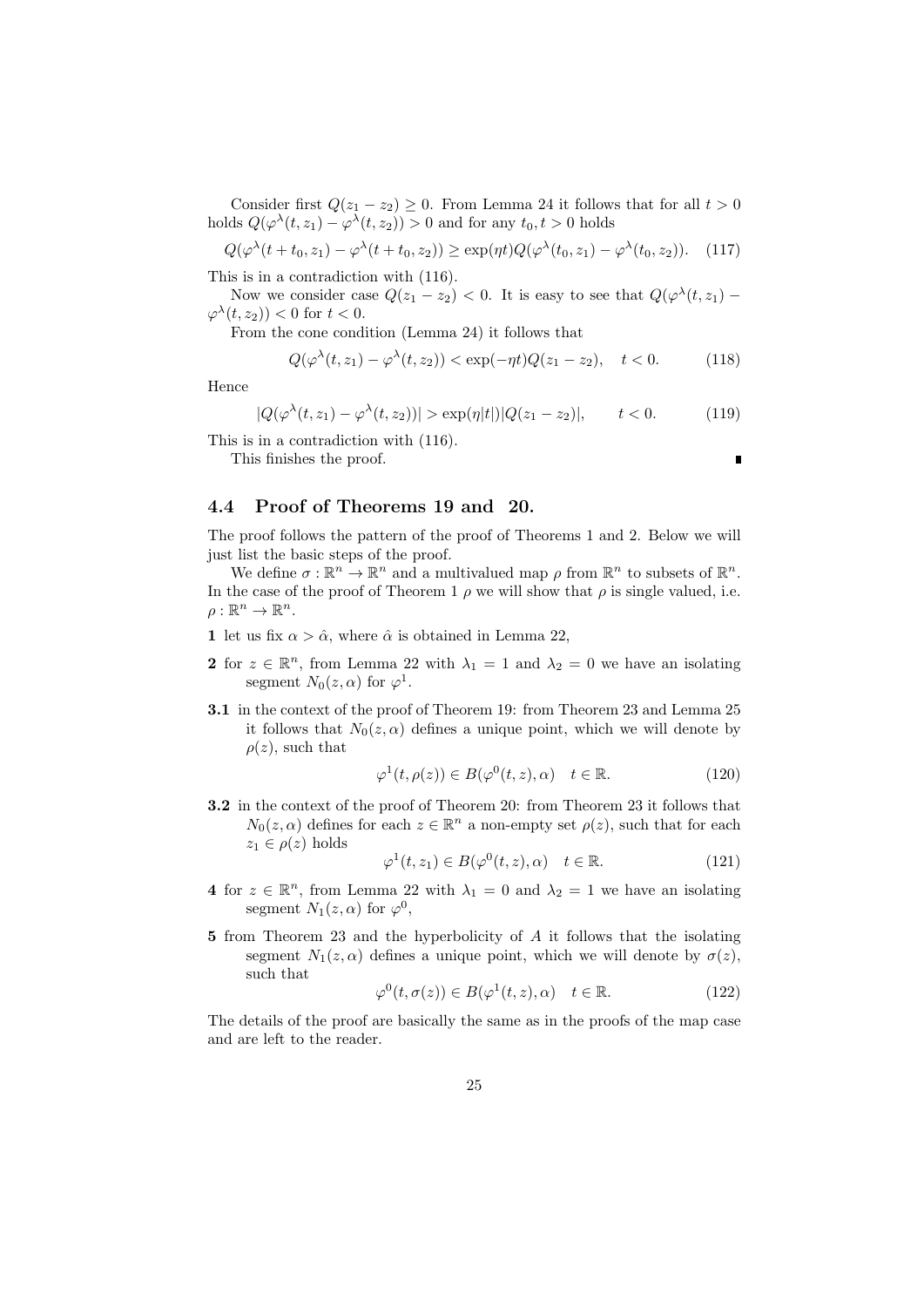# **5 Appendix. h-set and Covering relations**

The goal of this section is present the notions of the h-set and the covering relation, and to state the theorem about the existence of point realizing the chain of covering relations.

#### **5.1 h-sets and covering relations**

**Definition 2** *[ZGi, Definition 1] An h-set, N, is a quadruple*  $(|N|, u(N), s(N), c_N)$  *such that* 

- $|N|$  *is a compact subset of*  $\mathbb{R}^n$
- *•*  $u(N), s(N) \in \{0, 1, 2, \ldots\}$  *are such that*  $u(N) + s(N) = n$
- $c_N : \mathbb{R}^n \to \mathbb{R}^n = \mathbb{R}^{u(N)} \times \mathbb{R}^{s(N)}$  *is a homeomorphism such that*

$$
c_N(|N|) = \overline{B_{u(N)}} \times \overline{B_{s(N)}}.
$$

*We set*

$$
\dim(N) := n,
$$
  
\n
$$
N_c := \overline{B_{u(N)}} \times \overline{B_{s(N)}},
$$
  
\n
$$
N_c^- := \partial B_{u(N)} \times \overline{B_{s(N)}},
$$
  
\n
$$
N_c^+ := \overline{B_{u(N)}} \times \partial B_{s(N)},
$$
  
\n
$$
N^- := c_N^{-1}(N_c^-), \quad N^+ = c_N^{-1}(N_c^+).
$$

Hence an *h*-set, *N*, is a product of two closed balls in some coordinate system. The numbers  $u(N)$  and  $s(N)$  are called the nominally unstable and nominally stable dimensions, respectively. The subscript *c* refers to the new coordinates given by homeomorphism  $c_N$ . Observe that if  $u(N) = 0$ , then  $N^- = \emptyset$  and if  $s(N) = 0$ , then  $N^+ = \emptyset$ . In the sequel to make notation less cumbersome we will often drop the bars in the symbol  $|N|$  and we will use  $N$  to denote both the h-sets and its support.

Sometimes we will call  $N^-$  *the exit set of*  $N$  and  $N^+$  *the entry set of*  $N$ .

**Definition 3** *[ZGi, Definition 6] Assume that*  $N, M$  *are h-sets, such that*  $u(N)$  =  $u(M) = u$  and  $s(N) = s(M) = s$ . Let  $f : N \to \mathbb{R}^n$  be a continuous map. Let  $f_c = c_M \circ f \circ c_N^{-1}: N_c \to \mathbb{R}^u \times \mathbb{R}^s$ . Let *w* be a nonzero integer. We say that

$$
N \stackrel{f,w}{\Longrightarrow} M
$$

*(N f-covers M with degree w) iff the following conditions are satisfied*

**1.** *there exists a continuous homotopy*  $h : [0,1] \times N_c \to \mathbb{R}^u \times \mathbb{R}^s$ , such that the *following conditions hold true*

$$
h_0 = f_c, \tag{123}
$$

$$
h([0,1], N_c^-) \cap M_c = \emptyset, \qquad (124)
$$

$$
h([0,1], N_c) \cap M_c^+ = \emptyset. \tag{125}
$$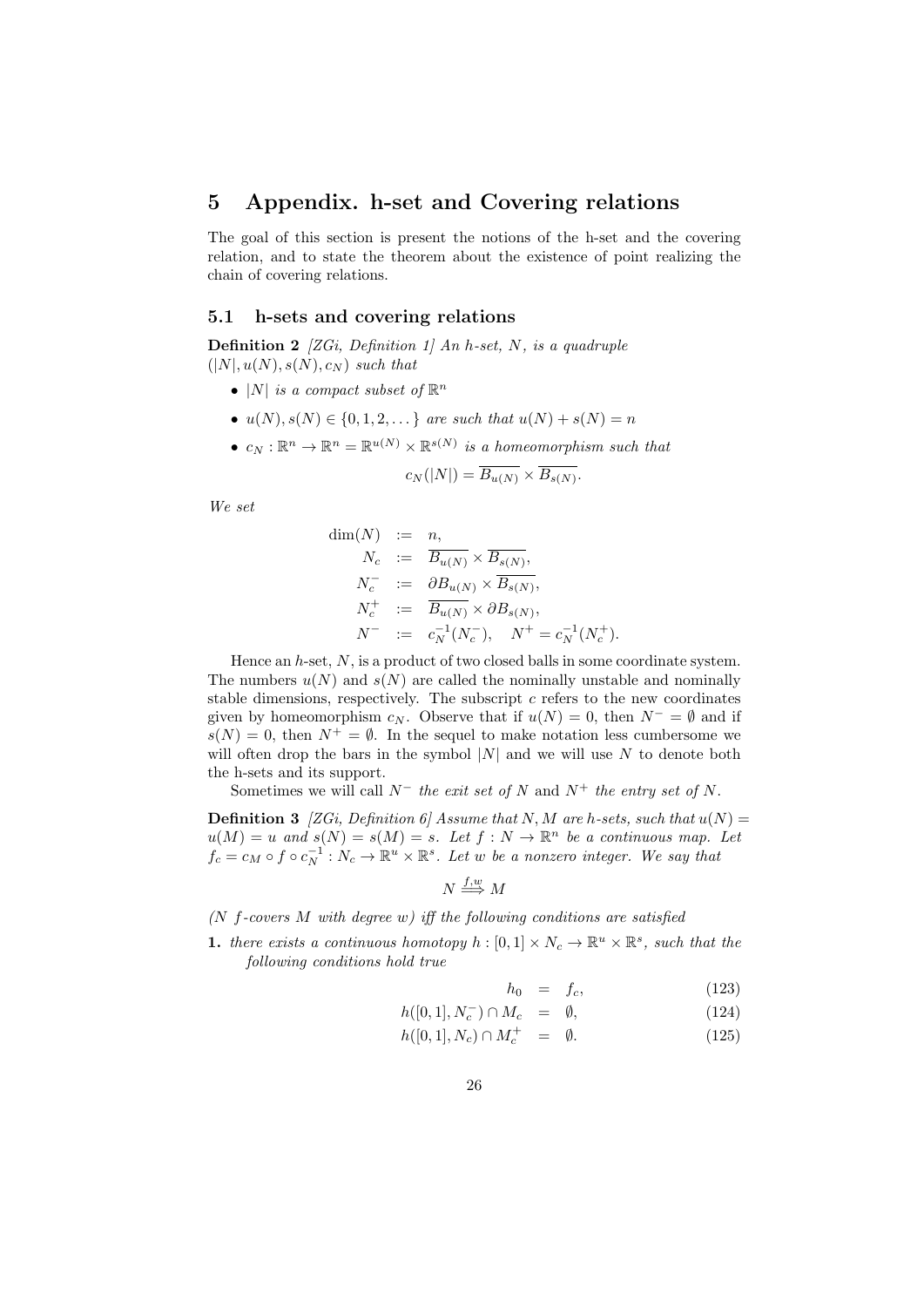**2.** *If*  $u > 0$ *, then there exists a map*  $A : \mathbb{R}^u \to \mathbb{R}^u$ *, such that* 

$$
h_1(p,q) = (A(p), 0), \text{ for } p \in \overline{B_u}(0,1) \text{ and } q \in \overline{B_s}(0,1), (126)
$$
  

$$
A(\partial B_u(0,1)) \subset \mathbb{R}^u \setminus \overline{B_u}(0,1). \tag{127}
$$

*Moreover, we require that*

$$
\deg(A, \overline{B_u}(0,1), 0) = w,
$$

*We will call condition* (124) the exit condition *and condition* (125) *will be called* the entry condition*.*

Note that in the case  $u = 0$ , if  $N \stackrel{f,w}{\Longrightarrow} M$ , then  $f(N) \subset \text{int } M$  and  $w = 1$ .

**Remark 26** *If the map A in condition 2 of Def. 3 is a linear map, then condition (127) implies, that*

$$
\deg(A, \overline{B_u}(0,1), 0) = \pm 1.
$$

*Hence condition (3) is in this situation automatically fulfilled with*  $w = \pm 1$ . *In fact, this is the most common situation in the applications of covering relations.*

Most of the time we will not interested in the value of *w* in the symbol  $N \stackrel{f,w}{\Longrightarrow} M$  and we will often drop it and write  $N \stackrel{f}{\Longrightarrow} M$ , instead. Sometimes we may even drop the symbol  $f$  and write  $N \Longrightarrow M$ .

## **5.2 Main theorem about chains of covering relations**

**Theorem 27 (Thm. 9)** *[ZGi] Assume*  $N_i$ ,  $i = 0, \ldots, k$ ,  $N_k = N_0$  *are h-sets and for each*  $i = 1, \ldots, k$  *we have* 

$$
N_{i-1} \stackrel{f_i, w_i}{\Longrightarrow} N_i \tag{128}
$$

*Then there exists a point*  $x \in \text{int } N_0$ *, such that* 

$$
f_i \circ f_{i-1} \circ \cdots \circ f_1(x) \quad \in \quad \text{int } N_i, \quad i = 1, \dots, k \tag{129}
$$

$$
f_k \circ f_{k-1} \circ \cdots \circ f_1(x) = x \tag{130}
$$

We point the reader to [ZGi] for the proof.

The following result follows from Theorem 27.

**Theorem 28** *Assume that*  $I = \mathbb{Z}$  *or*  $I = \mathbb{N}$ *. Let*  $N_i$ *,*  $i \in I$  *be h-sets. Assume that for each*  $i \in I$  *we have* 

$$
N_i \stackrel{f_{i+1}, w_{i+1}}{\Longrightarrow} N_{i+1} \tag{131}
$$

*Then there exists a sequence*  $\{x_i\}_{i \in I}$ *, such that*  $x_i \in \text{int } N_i$  *and* 

$$
f_{i+1}(x_i) = x_{i+1}, \quad \forall i \in I.
$$
\n(132)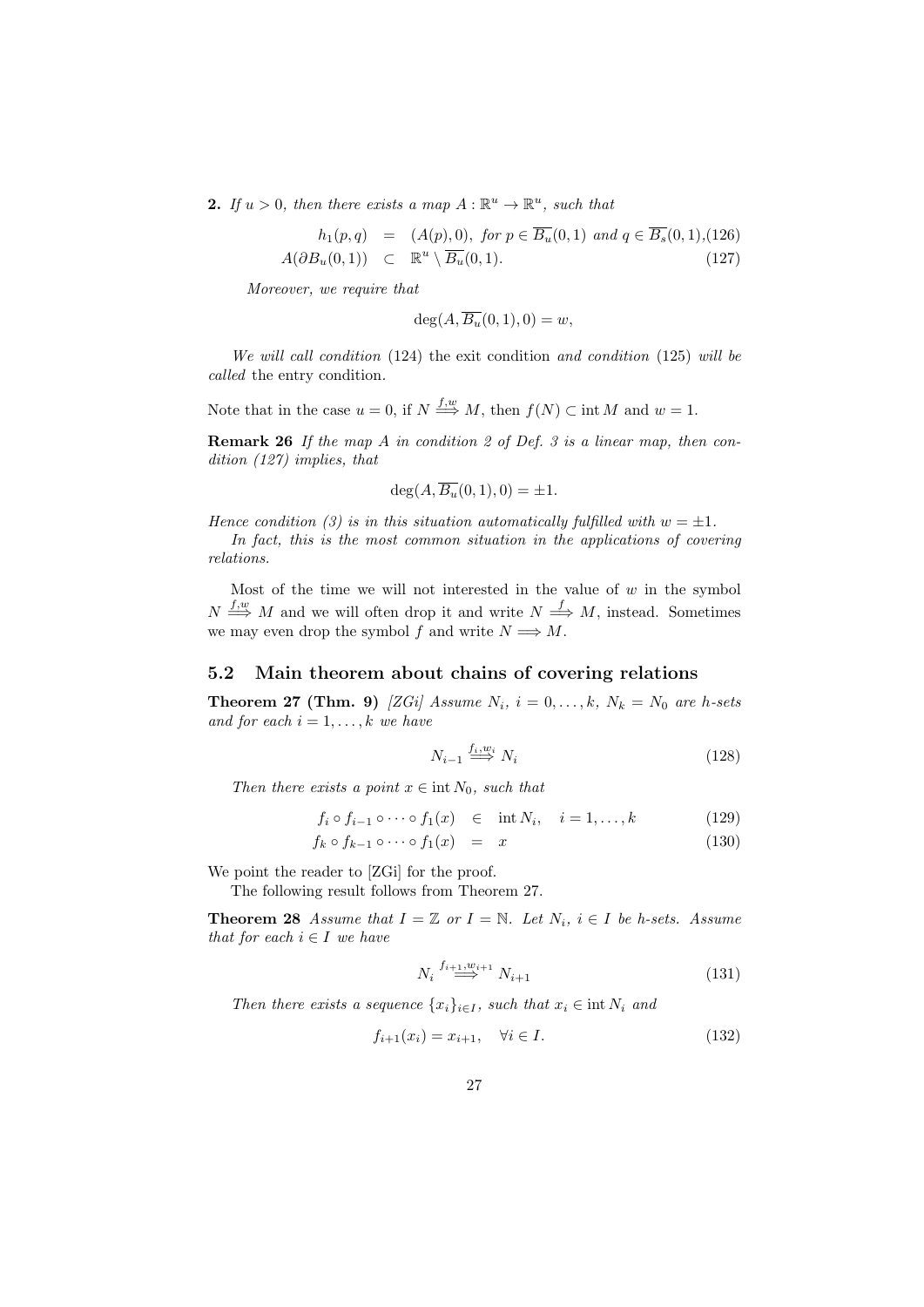**Proof:** We will consider the case  $I = \mathbb{Z}$ , the proof for the other case is almost the same. For any  $k \in \mathbb{Z}_+$  let us consider a closed loop of covering relations

$$
N_{-k} \stackrel{f_{-k+1}}{\Longrightarrow} N_{-k+1} \stackrel{f_{-k+2}}{\Longrightarrow} N_{-k+2} \Longrightarrow \dots \stackrel{f_{k-1}}{\Longrightarrow} N_{k-1} \stackrel{f_k}{\Longrightarrow} N_k \stackrel{A_k}{\Longrightarrow} N_{-k},
$$

where  $A_k$  is some artificial map such that  $N_k \stackrel{A_k}{\Longrightarrow} N_{-k}$ .

From Theorem 27 it follows that there exists a finite sequence  ${x_i^k}_{i= -k,\dots,k}$ such that

$$
x_i^k \in \text{int } N_i,\tag{133}
$$

ī

$$
f_i(x_{i-1}^k) = x_i^k, \quad i = -k+1, \dots, k. \tag{134}
$$

Since  $N_i$  are compact, it is easy to construct a desired sequence, by taking suitable subsequences.

# **5.3 Natural structure of h-set**

Observe that all the conditions appearing in the definition of the covering relation are expressed in 'internal' coordinates  $c_N$  and  $c_M$ . Also the homotopy is defined in terms of these coordinates. This sometimes makes the matter and the notation look a bit cumbersome. With this in mind we introduce the notion of a 'natural' structure on h-set.

**Definition 4** *We will say that*  $N = \{(x_0, y_0)\} + \overline{B}_u(0, r_1) \times \overline{B}_s(0, r_1) \subset \mathbb{R}^u \times \mathbb{R}^s$ *is an h*-set *with a natural structure given by :*  $u(N) = u, s(N) = s, c_N(x, y) = \left(\frac{x - x_0}{r_1}, \frac{y - y_0}{r_2}\right)$ ) *.*

# **6 Appendix. Isolating segments for ODEs**

Let us consider the differential equation

$$
\dot{x} = f(t, x) \tag{135}
$$

where  $x \in \mathbb{R}^n$  and  $f: \mathbb{R} \times \mathbb{R}^n \to \mathbb{R}^n$  is  $C^1$ . Let  $x(t_0, x_0; \cdot)$  be the solution of (135) such that  $x(t_0, x_0; t_0) = x_0$  we put

$$
\varphi_{(t_0,\tau)}(x_0) = x(t_0, x_0; t_0 + \tau). \tag{136}
$$

The range of  $\tau$  for which  $\varphi_{(t_0,\tau)}(x_0)$  might depend on  $(t_0, x_0)$ .  $\varphi$  defines a local flow  $\Phi$  on  $\mathbb{R} \times \mathbb{R}^n$  by the formula

$$
\Phi_t(\sigma, x) = (\sigma + t, \varphi_{(\sigma, t)}(x)). \tag{137}
$$

In the sequel we will often call the first coordinate in the extended phase space  $\mathbb{R} \times \mathbb{R}^n$  *the time.*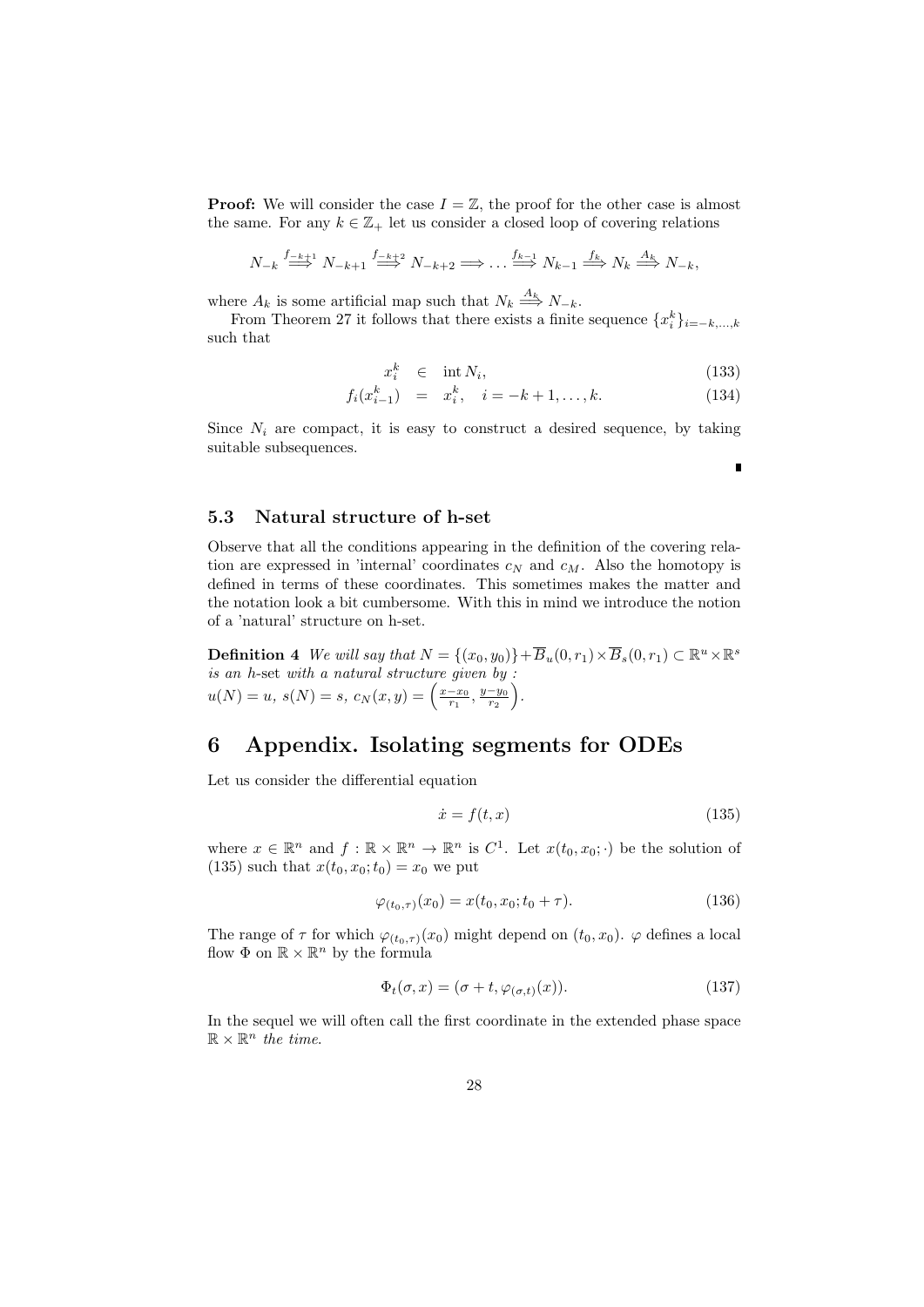We use the following notation: by  $\pi_1 : \mathbb{R} \times \mathbb{R}^n \to \mathbb{R}$  and  $\pi_2 : \mathbb{R} \times \mathbb{R}^n \to \mathbb{R}^n$ we denote the projections and for a subset  $Z \subset \mathbb{R} \times \mathbb{R}^n$  and  $t \in \mathbb{R}$  we put

$$
Z_t = \{ x \in \mathbb{R}^n : (t, x) \in Z \}. \tag{138}
$$

Now we are going to state the definition of a isolating segment for (135), which is a modification of the notion of a periodic isolating segment over [0*, T*] or *T*-periodic isolating segment in [S1, S2, S3, SW, WZ].

**Definition 5** *Let*  $(W, W^-)$  ⊂  $\mathbb{R} \times \mathbb{R}^n$  *be a pair of subsets. We call W an* isolating segment *for* (135) (or  $\varphi$ ) if:

- **(i)** (*W, W−*) *∩* ([*a, b*] *×* R *<sup>n</sup>*) *is a pair of compact sets*
- **(ii)** *for every*  $\sigma \in \mathbb{R}$ *,*  $x \in \partial W_{\sigma}$  *there exists*  $\delta > 0$  *such that for all*  $t \in (0, \delta)$  $\varphi_{(\sigma,t)}(x) \notin W_{\sigma+t}$  *or*  $\varphi_{(\sigma,t)}(x) \in \text{int}W_{\sigma+t}$ ,

**(iii)**

$$
W^- = \{ (\sigma, x) \in W : \exists \delta > 0 \ \forall t \in (0, \delta) \ \varphi_{(\sigma, t)}(x) \notin W_{\sigma + t} \},
$$
  

$$
W^+ := \text{cl} \left( \partial W \setminus W^- \right)
$$

**(iv)** *for all*  $(\sigma, x) \in W^+$  *there exists*  $\delta > 0$  *such that*  $\forall t \in (0, \delta)$  *holds* 

$$
\varphi_{(\sigma,-t)}(x) \notin W_{\sigma-t} \tag{139}
$$

**(v)** *there exists*  $\eta > 0$  *such that for all*  $x \in W^-$  *there exists*  $t > 0$  *such that for*  $all \tau \in (0, t] \Phi_\tau(x) \notin W$  *and*  $\rho(\Phi_t(x), W) > \eta$ 

Roughly speaking, *W<sup>−</sup>* and *W*<sup>+</sup> are sections for (135), through which trajectories leave and enter the segment *W*, respectively.

**Definition 6** *For the isolating segment W we define* the exit time function *τW,φ*

$$
\tau_{W,\varphi}: W \ni (t_0, x_0) \mapsto \sup\{t \ge 0 : \ \forall s \in [0, t] \ (t_0 + s, \varphi_{(t_0, s)}(x_0)) \in W\} \in [0, \infty]
$$

By the Ważewski Retract Theorem [Wa] the map  $\tau_{W,\varphi}$  is continuous (compare  $[C]$ .

# **References**

- [A] V. I. Arnol'd, *Supplementary Chapters to the Theory of Ordinary Differential Equations* . Nauka, Moscow (1978)
- [BV] L. Barreira, C. Valls, *H¨older Grobman-Hartman Linearization*, Discrete and Continuous Dynamical Systems 18 (2007), 187–197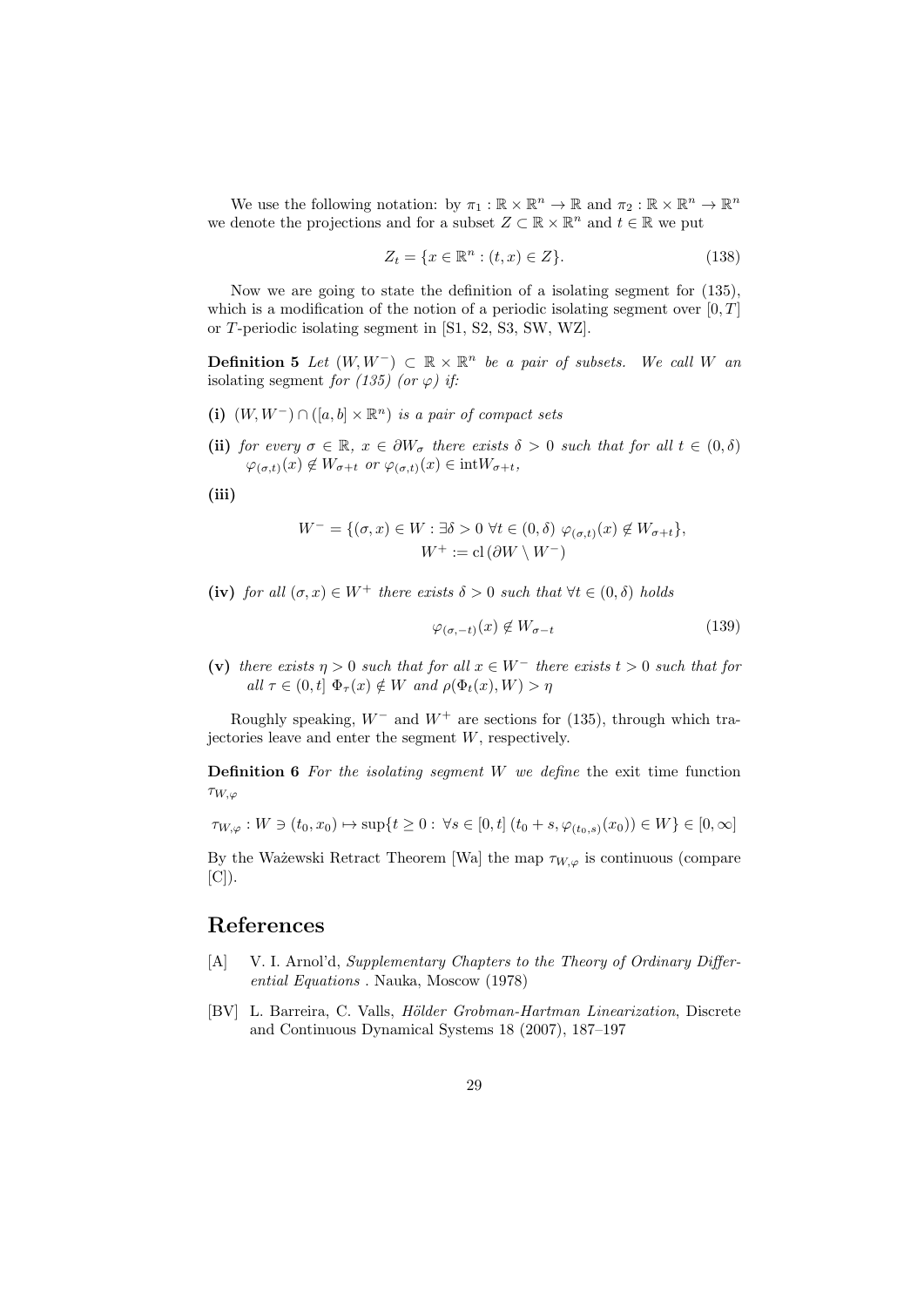- [B] G. Belitskii, *On the Grobman-Hartman Theorem in the class C <sup>α</sup>*, preprint
- [BR] G. Belitskii, V. Rayskin, *On the Grobman-Hartman Theorem in α-H¨older Class For Banach Spaces*, preprint
- [C] C. C. Conley *Isolated Invariant Sets and the Morse Index.* 1978. CBMS vol. 38, Amer. Math. Soc., Providence
- [C99] C. Chicone, *Ordinary Differential Equations with Applications*, New York: Springer-Verlag, 1999
- [CS] C. Chicone, R. Swanson, *Linearization via the Lie Derivative*, Elect J. Diff. Eqs., Monograph 2, 2000
- [G1] D. Grobman, *Homeomorphism of systems of differential equations*, Dokl. Akad. Nauk SSSR, 128 (159), 880–881
- [G2] D. Grobman, *Topological classification of neighborhoods of a singularity in n-space*, Mat. Sb. (N.S.), 56 (98) (1962), 77–94
- [H1] P. Hartman, *A lemma in the theory of structural stability of differential equations*, Proc. Amer. Math. Soc. 11(1960), 610–620
- [H2] P. Hartman, *On local homeomorphisms of Euclidean spaces*, Bol. Soc. Mat. Mexicana (2), 5 (1960), 220–241
- [H3] P. Hartman, *On the local linearization of differential equations*, Proc. Amer. Math. Soc. 14(1963), 568–573
- [KH] A. Katok, B. Hasselblatt, Introduction to the Modern Theory of Dynamical Systems, Encyclopedia of Mathematics and Its Applications, vo. 54, Cambridge University Press
- [M] J. Moser, *On a theorem of Anosov*, J. Differential Equations, 5 (1969), 411–440
- [Pa] J. Palis, *On the local structure of hyperbolic points in Banach spaces*, An. Acad. Brasil. Ci. 40 (1968), 263–266
- [PdM] J. Palis, W. de Melo *Geometric Theory of Dynamical Systems. An Introduction*, Springer-Verlag, New York, Heidelberg, Berlin 1982
- [Pu] C. Pugh, *On a theorem of P. Hartman*, Amer. J. Math., 91 (1969), 363– 367
- [S1] R. Srzednicki, *Periodic and bounded solutions in blocks for time-periodic nonautonomuous ordinary differential equations.* Nonlin. Analysis, TMA., 1994, 22, 707–737
- [S2] R. Srzednicki, *On detection of chaotic dynamics in ordinary differential equations*, Nonlinear Anal. TMA, 1997, 30 No. 8, 4927-4935.